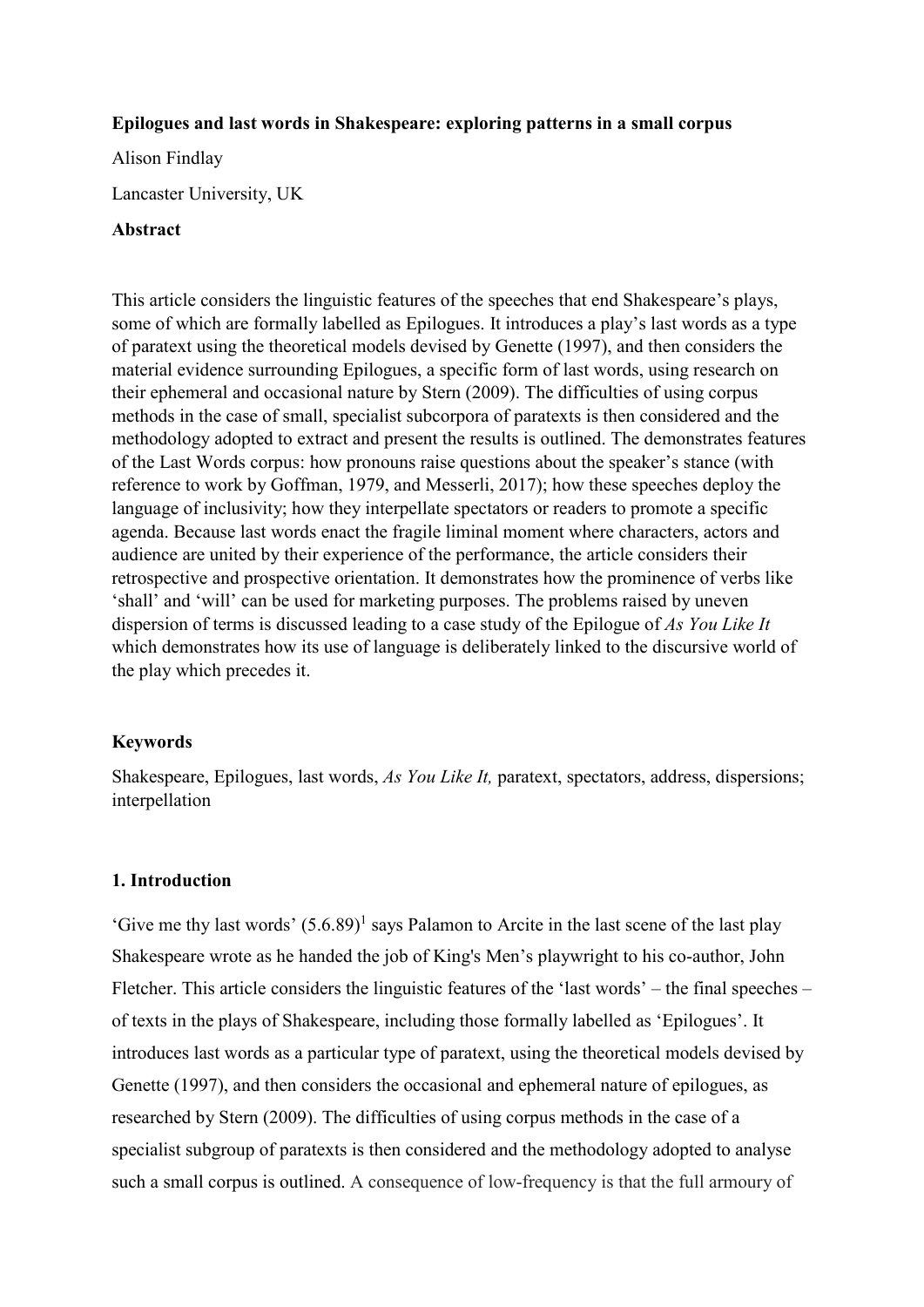corpus-based techniques underpinned by inferential statistics (e.g. collocation, keywords), as demonstrated in other papers in this special issue, cannot be deployed as the centrepiece here; instead, this paper takes a somewhat more literary tack, showing how, nevertheless, corpusbased methods still have a role to play. The comparative frequency of words within the subcorpora of last words and epilogues as opposed to the subcorpus of the rest of the plays provides the data for the analyses which follow. The article discusses pronouns and forms of address in last words, through which spectators or readers are incorporated into the theatrical community of the performance and can be influenced. It discusses the dispersion of words in the epilogues of Shakespeare's plays and in the full texts of those plays. A case study of the language of *As You Like It* demonstrates the symbiotic relationship between the play's last words and the text that precedes them.

#### **2. Epilogue and paratext**

Genette's study of paratexts in books (1997) helps to define a play's last words, which stand at the 'threshold' between the play and the world beyond it. Genette defined a paratext as a 'vestibule,' between the text and the outside, 'a zone not only of transition but also of *transaction:* a privileged place of pragmatics and strategy' to promote 'a better reception for the text and a more pertinent reading of it' in 'the eyes of the author and his allies' (1997: 2) He subdivided the category of paratexts into 'peritexts' which exist inside the book (like prefaces, title pages, dedications), and 'epitexts' which perform this function outside the book (like publicity materials, reviews, interviews with the author) (1997: 5). If we apply Genette's model to dramatic texts, prologues and epilogues are peritexts that happen within the walls of the theatre or the covers of the published book of the script. Genette's description of paratexts as 'an airlock that helps the reader pass without too much respiratory difficulty from one world to the other, a sometimes delicate operation, especially when the second world is a fictional one' (1997: 408) fits the theatrical context very effectively. Spectators and readers are welcomed into the fictional world via the 'vestibule' of the prologue; the last words of the play function as an airlock to conduct them from the playworld back into their own social milieu (and through the doors of the theatre after a performance). Solomon (2013) has shown how, following the Restoration, prologues and epilogues became much more visible than in Shakespeare's day, and performed their mediatory function in both performances and in printed forms (Solomon, 2013: 13). Indeed, the importance of epilogues is demonstrated by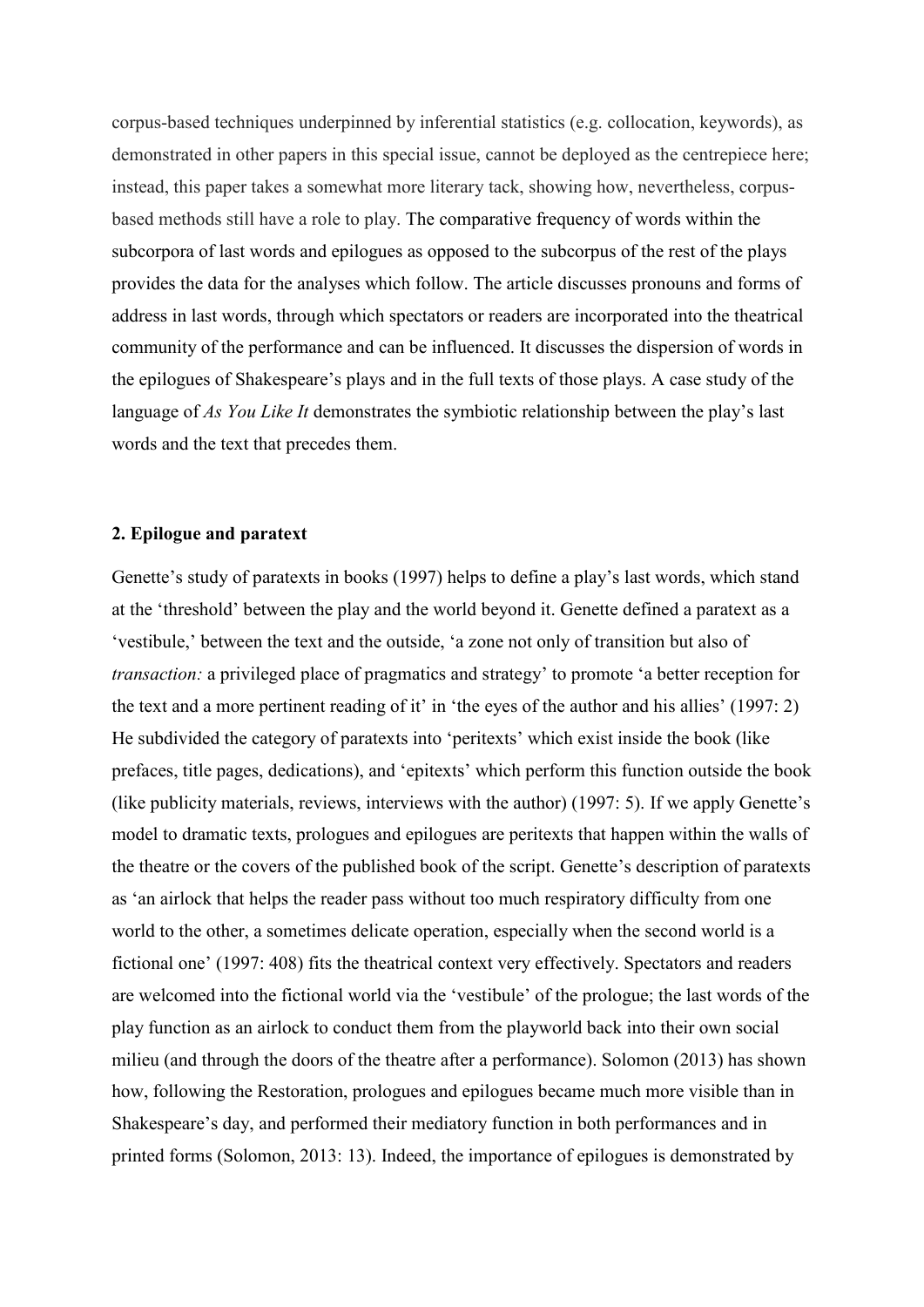the fact that Restoration spectators 'took elaborate measures to attend performances of prologues and epilogues' (Solomon, 2013: 9). A parallel practice in Shakespeare's theatre was instances of spectators arriving at the end of a performance specifically to see the clown, Will Kempe perform a 'jig' at the end of the play. Other Restoration spectators 'made a point of leaving before the epilogue' supposedly to maintain the illusion of a play, particularly a tragedy (Solomon 2013: 10). The epilogue to *The Two Noble Kinsmen,* whose action ends surprisingly with the death of the supposed victor, Arcite, fears that the audience will leave, asking them 'Pray, yet stay awhile … No man smile?' and 'Tis in vain, I see, to stay ye' (Epilogue 3-4, 10). Even though we do not have as much evidence for the practices of playgoers in Shakespeare's day, we do well to remember Gray's (2010) observation (from the modern media), that 'paratexts are not simply add-ons, spinoffs, and also-rans: they create texts, they manage them, and they fill them with many of the meanings that we associate with them' (Gray, 2010: 6). For this reason, a study of the last words in Shakespeare's plays is important.

Having said this, the 'terminal paratext' is a surprisingly under-recognized phenomena as Sherman (2011) has pointed out. The majority of early modern printed books conclude with the simple Latin word *finis*, a word that is nevertheless 'one of the most interesting speech acts in the history of the language' because it 'announces and effects the ends of words' (Sherman, 2011: 73). *Finis* marks the end of all but one of the plays in the First Folio (the exception is *King John*).<sup>2</sup> In performance, however, the last words spoken are the terminal paratext, releasing spectators and performers from the playworld. In most cases, these are not marked off by the word 'Epilogue'. Indeed, Schneider (2013) points out the term is an innovation of the early modern period since 'no such custom exists in classical drama to encourage the form in which it developed in early modern plays' (Schneider, 2013: 51). Even though the earliest entry for epilogue in the *OED* (*Oxford English Dictionary*) is 1564, the practice of a paratextual speech, addressed to spectators and containing self-conscious theatricality was a prominent feature of medieval drama and interludes (Schneider, 2013: 55).

Epilogues are a distinctive but ephemeral genre; Stern (2009) has shown that, like prologues, they were 'regularly changed, lost, found, and printed elsewhere, as befits manuscripts written outside the playbook and not necessarily intended to survive with it' (Stern, 2009: 82). They are occasional texts, designed specifically for the moment of performance, often a particular performance, audience and venue. Stern's view is that surviving examples are 'generally for first performances' (2009: 82) and that they enact what is effectively, a trial 'of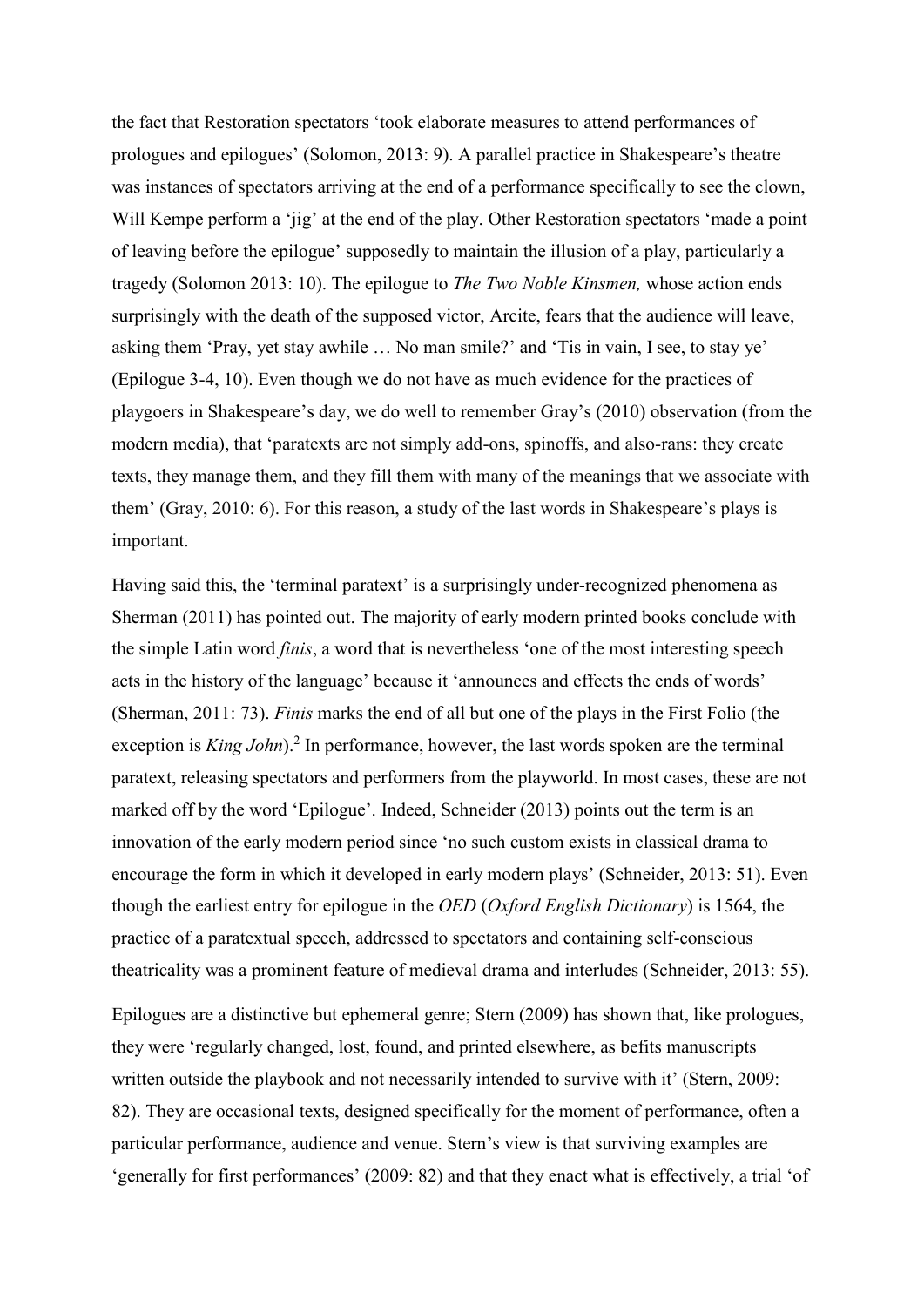the playscript itself' (2009: 89). As a discursive genre, then, epilogues offer a coda to the performance of a playscript like the summing up of an advocate, or perhaps more neutrally a judge, at the end of a trial. This analogy highlights another important feature of the epilogue: its voice is not that of the playwright. Indeed, as Stern points out, many epilogues were not written by the authors of the playscripts. This is immaterial with reference to the current project for, as Foucault (1977) pointed out, a modern idea of the author is not applicable to early modern culture, and we know that playscripts were owned by the theatre companies rather than by a single author. Our approach in the *Encyclopedia of Shakespeare's Language* project has been to survey all text which appears in the First Folio of *Mr William Shakespeares Comedies, Histories, & Tragedies*, published in 1623, with the addition of *Pericles* and *The Two Noble Kinsmen,* two plays in which Shakespeare collaborated, the first with George Wilkins and the latter with John Fletcher. These two plays have been traditionally canonised and embraced by the term 'Shakespeare' even though they were not included in the First Folio. The 1623 Folio does print texts which are collaborations between Shakespeare and other playwrights (such as *Henry VIII, Henry VI Parts I and II, Measure for Measure* and *Macbeth*). The First Folio also shows evidence of collaboration between the writer William Shakespeare and other members of the theatre company, notably his two fellow actors John Heminges and Henry Condell who edited the Folio.

Their Preface to 'the great Variety of Readers,' casts useful light on the nature of epilogues in relation to judgement of a play. Heminges and Condell address readers as a Prologue might address spectators in a theatre. By buying the book, itself a form of advocacy, purchasers will insist on their 'privileges' to 'read and censure'. They will judge like 'Magistrates of wit' who 'sit on a Stage at *Black-friars,* or the *Cock-pit,* to arraigne Playes dailie.' However, Heminges and Condell move on to write more in the tone of an Epilogue, reminding readers that 'these Playes have had their triall already,' and are now published '[ac]quitted' by 'a Decree of Court.' Given what Stern (2009) argues about the occasional, detached nature of epilogues, it is significant that Heminges and Condell include 8 epilogues in their collection of playscripts by Shakespeare which they say are as perfect 'in all their limbs' and 'absolute in their numbers, as he conceived them'. This suggests that the epilogues are integral to the playscript as a whole and are probably 'conceived' as such by Shakespeare the playwright, whatever hands went into composing and performing them. The case study in Section 4 pursues this argument. There are probably many more epilogues to Shakespeare's plays than those which have come down to us in printed form. *Pericles* and *The Two Noble Kinsmen,* for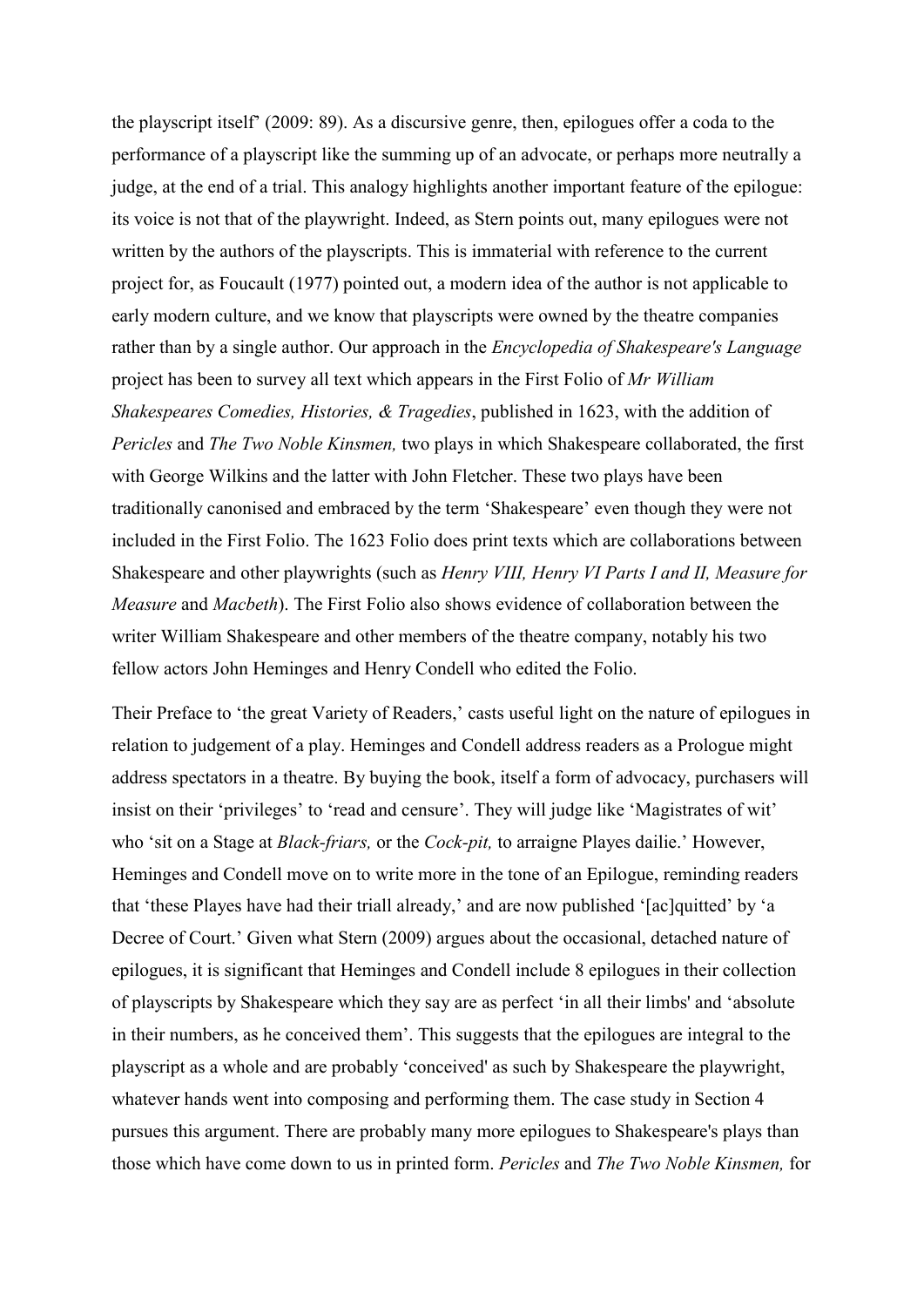instance, the two non-Folio collaborative plays included in the *Encyclopedia of Shakespeare's Language* corpus, both have epilogues. So does *Arden of Faversham,* admitted to the canon in the *New Oxford Shakespeare* (Taylor et al., 2016)*.* The epilogues printed in the First Folio thus serve to remind readers of the theatrical origins of the material and to reposition them as 'Magistrates of wit' with the right to judge the First Folio itself, as they may have previously censured and 'quitted' the plays in the theatres.

The relative scarcity of epilogues in the First Folio is not surprising given their transient and occasional nature and the under-use of the term in early modern English. In the sample segment of EEBO-TCP used as comparative context to Shakespeare's plays in the *Encyclopedia of Shakespeare's Language* project, for example, there are a mere 331 instances in a corpus of some 300 million words. Alternative ways of ending a play are also present in the *Enhanced Shakespearean Corpus: First Folio Plus*. At the end of the performance of 'Pyramus and Thisbe' in *A Midsummer Night's Dream,* Theseus insists 'no, epilogue I pray you: for your play needs no excuse' and chooses a 'Bergomask dance' by Peter Quince's company of actors instead (5.1.342-3). *Much Ado About Nothing* likewise concludes with a dance, deliberately repeating the masked ball of 2.1. In *Love's Labour's*  Lost, a concluding song is followed by a dismissal 'You that way, we this way' (5.2.914) which serves to part the actors playing the characters and the spectators. In public performances, the last words of a play were often followed by a Jig; sometimes a solo comic song and dance routine by the Clown, as the Epilogue to *Henry IV Part II* alludes to (Epilogue 30-2) or a short sketch combining comic bawdy song, dance, mock combat.<sup>3</sup> Stern (2010) noted that prayers to the monarch were an additional paratext, perhaps following first performances in which Epilogues prayed for the success of the play as well as for the monarch. The Epilogue of *Henry IV Part II,* for example, ends by saying he will 'kneel down before you – but, indeed, to pray for the Queen' (line 33). Epilogues by Prospero and Richmond in *Richard III* deliberately incorporate the prayers that spectators and actors were invited to offer to the monarch (see below).

Genette (1997) dismisses the power of last words, or what he calls 'postfaces,' to hold the readers' attention and guide their reading of the text, as prefaces do. While postscripts in books may fail because they are 'always both too early and too late' to make corrections, this is, arguably, not so in a live performance. Their power to engage spectators and readers by direct address and thus their 'curative, or corrective, function' (Genette, 1997: 239) should not be underestimated. Their words may unfix what has been assumed at the play's closure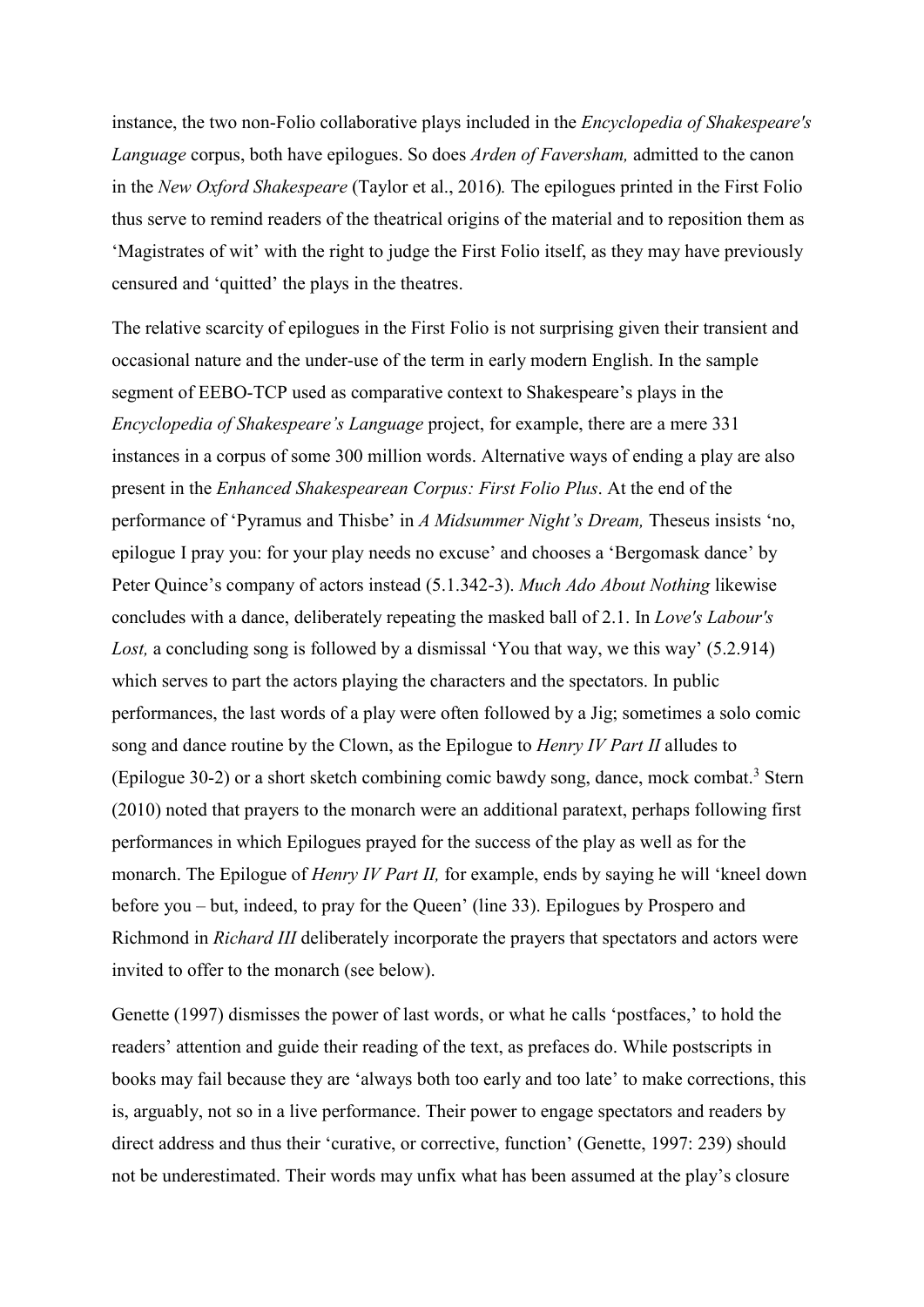(as, for example, in *As You Like It*, where the Epilogue undoes the heteronormative marriages), as well as re-articulating a message that has emerged from the action of the play. Hamlet's epilogue to 'The Mousetrap', the play-within-the-play in *Hamlet*, for example, draws out the moral of the on-stage performance for the most important spectator, Horatio:

Why, let the stricken deer go weep,

The hart ungallèd play,

For some must watch, while some must sleep,

Thus runs the world away. (3.2.259-62)

There are multiple layers of meaning in this epilogue, supplied by Hamlet when Claudius gets to his feet and exits in distress. The most immediate meaning is that the guilty Claudius is the stricken deer, since the emblem of a deer with an arrow in its side represented a guilty man in Peacham's *Minerva Brittana* (Peacham,1612: 4). The hart is Hamlet himself, who is carefully watching to 'catch the conscience of the king' (2.2.607), while Claudius 'sleep[s]'. Hamlet prepares for the epilogue in a paratextual comment which uses a metaphor of horses, and is delivered mid-action, just before the staged murder: 'Let the galled jade wince; our withers are unwrung' (3.2.231). At another level, Hamlet's epilogue replays the past history of his father's murder stricken with poison while sleeping in the orchard, from which Claudius appears to have run away with the 'world' of the Danish crown 'ungallèd' – that is, without a prick of conscience. In the wider context of *Hamlet,* this mid-play paratext functions like Gray's example of a 'carefully edited fifteen to thirty second sequence of images and plot points from previous episodes' in a television series, to give audiences 'necessary backstory' and so inflect their '*re-entry* to television texts' (Gray, 2010: 42). 'The Mousetrap' replays the past as Hamlet and the ghost believe it to have happened, but it also plays out a threatening future for Claudius in the staged murder of a ruler by his nephew (Hamlet). Having watched this, spectators and readers hear or read the moral in Hamlet's epilogue and are prepared to re-enter the plot of *Hamlet* in Act 3 Scene 3, with a new perspective. Is Claudius guilty as charged, as seems to be the case, or is Hamlet the regicide, deluded by the ghost's story which he wants to believe? In Act 3 Scene 3, Claudius confesses his guilt (the first time that the audience know for sure he has committed regicide and fratricide). He also plots against Hamlet, realizing he is 'too free-footed' (3.3.26) to remain at large in Denmark. Hamlet then enters, with an ideal opportunity to murder Claudius while he is alone and is unaware, because he is trying to pray. The Epilogue to 'The Mousetrap'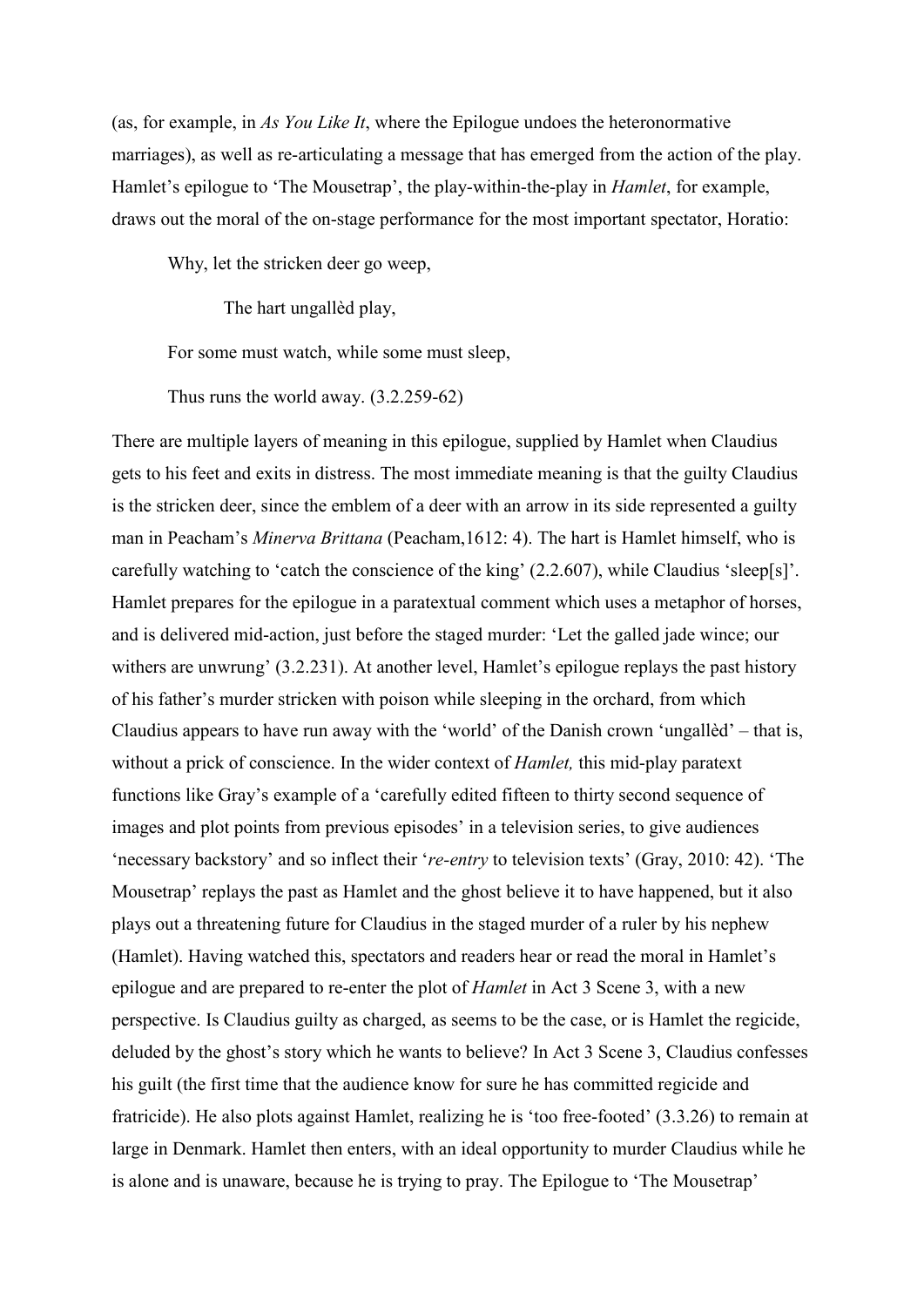prepares spectators for all these possibilities. It shows how last words can shape and reshape the understanding of on and off-stage spectators.

#### **3. Corpus preparation, extraction and results**

Given that the last words of a play (whether as a formal epilogue or the final speech or dialogue) are significant in shaping and reshaping understanding of the play that has preceded them, a study of their language as a group of paratexts and in relation to the texts which they terminate offers a useful avenue for research. Solomon (2013), for example, argues 'it is time for prologues and epilogues to be treated systematically' (2013: 9). The software used for searching the last words of Shakespeare's texts is CQPweb (Corpus Query Processor), a webbased corpus analysis system designed by Andrew Hardie, which has been used throughout the *Encyclopedia of Shakespeare's Language* project.<sup>4</sup> As a method of corpus analysis, keyword searching certainly has the potential to illuminate linguistic features of the epilogue or last words as a sub-genre of dramatic discourse. Firstly, in creating a subcorpus called 'Epilogues,' we were aided by a tagging system implemented for our *Enhanced Shakespearean Corpus: First Folio Plus*. Using CQPweb. All plays in the Enhanced Shakespearean Corpus are marked up and annotated with XML tags (see Bray et al. 2008; Hardie 2014). Each utterance is marked with an opening speaker ID tag and a close tag. Act and scene boundaries, stage directions, front matter, end matter and, crucially for our purposes here, paratext are marked with XML tags. We simply downloaded the speeches we had tagged as epilogues and added manually the three spoken epilogues to entertainmentswithin-plays in *Hamlet* (above), Prospero's 'Our revels now are ended' at the end of the masque in *The Tempest* (4.1.148-63)*,* and the schoolmaster's speech at the end of the Mayday Morris presented to Theseus and his court in *Two Noble Kinsmen* (3.5.139-48). However, this 'Epilogues' subcorpus from the ends of 10 plays (*All's Well That Ends Well, A Midsummer Night's Dream, As You Like It, Henry IV Part II, Henry V, Henry VIII, Pericles, The Tempest, Troilus and Cressida, The Two Noble Kinsmen*) and the 3 epilogues to entertainments-within-plays, is too small to run inferential statistical tests or to generalise on the basis of them. The last speeches in other plays share, variously, the paratextual quality of the formally labelled epilogues, so we created a second subcorpus called 'Last Words' made up of all the texts in the first 'Epilogues' subcorpus plus the last words of the plays that are not formally labelled as epilogues by printers, actors or author. The only play whose final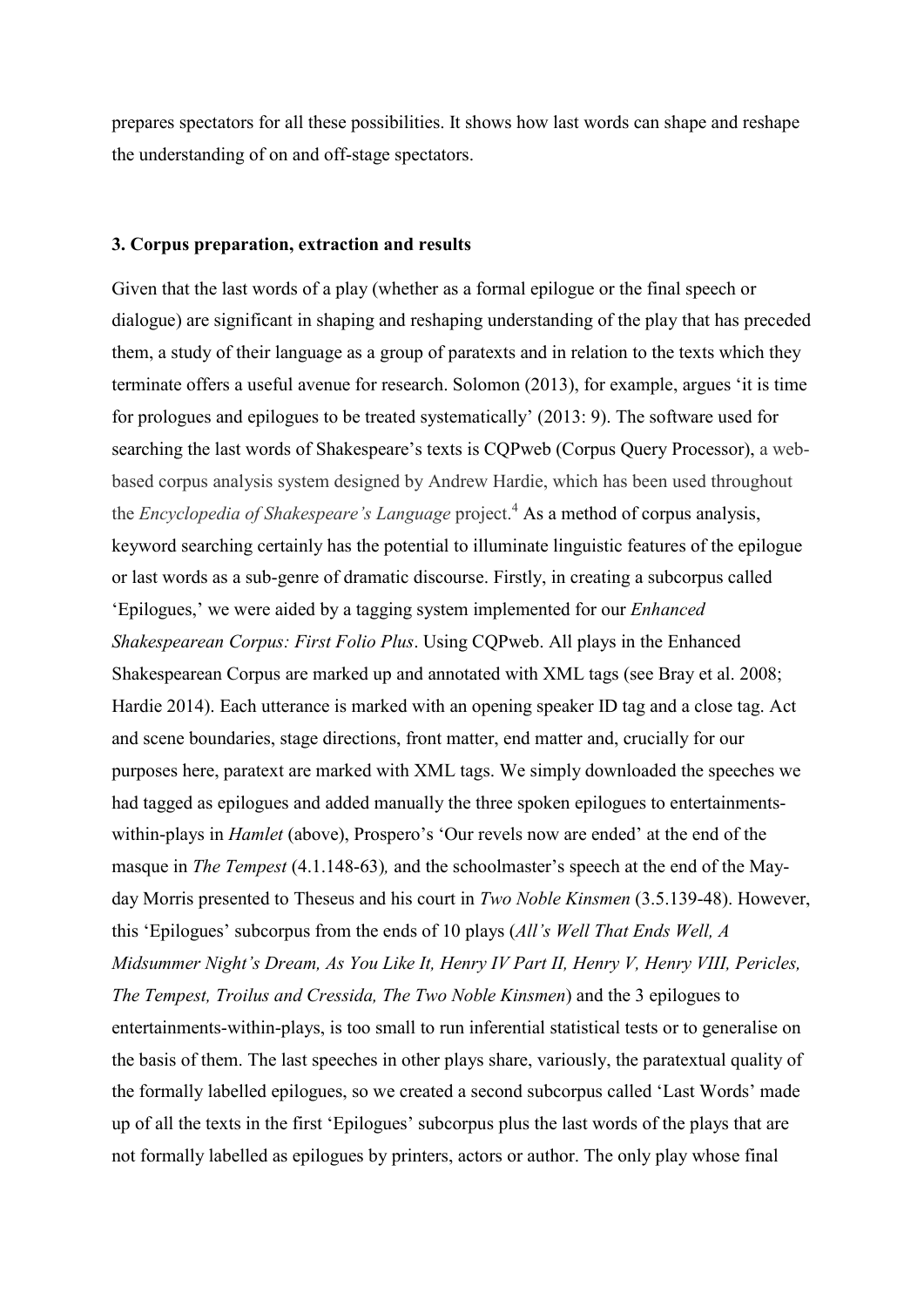words we did not include was *Much Ado About Nothing* because this ends with a dance which has its own significant, non-verbal link to the play which has preceded it.

To compare the use of language in the 'Last Words' subcorpus with that in the rest of the plays, a third subcorpus 'Rest of Plays' was created manually from the texts in the *Enhanced Shakespearean Corpus: First Folio Plus*. The subcorpus of 'Last Words' in Shakespeare (2078 words) is still very small to analyse in comparison to the 'Rest of Plays' subcorpus. For the purposes of this study it was therefore necessary to depart from the methods of analysis used elsewhere in the *Encyclopedia of Shakespeare's Language* project*,* such as collocations and keywords. Instead, frequency counts for the subcorpora were achieved with AntConc version 3.4.4 for Windows. 5

Table 1 shows the results of a simple rank-ordered frequencies profile of the words which occur in the three subcorpora of the *Enhanced Shakespearean Corpus: First Folio Plus*. The column on the left, 'Last Words', lists frequencies of words in the subcorpus containing the last speeches including song lyrics in these plays, and including those formally labelled as 'Epilogues' and words that occur at the end of plays-within-plays.<sup>6</sup> Column 2, 'Rest of Plays', gives the frequency of all the words in all the rest of these texts (37 plays including *Pericles* and *Two Noble Kinsmen* but not including *Much Ado About Nothing*) for comparison. On the right hand side are listed frequencies of words occurring in those last words identified as 'Epilogues', including those which occur at the end of performances within plays*.* <sup>7</sup> In addition, the far right column displays a statistic indicating the degree of dispersion of a particular word across the Epilogues subcorpus. The dispersion measure, supplied by  $\#$ LancsBox (v.5), is coefficient of variation, which shows standard deviation relative to the mean; the higher the number the less well dispersed the word.<sup>8</sup> In the analysis which follows, the labels Last Words, Rest of Play and Epilogues will be used without quotation marks to refer to these subcorpora.

**Table 1. Rank-ordered word frequencies in the last words of plays, the rest of plays (i.e. minus last words and epilogues), and all epilogues**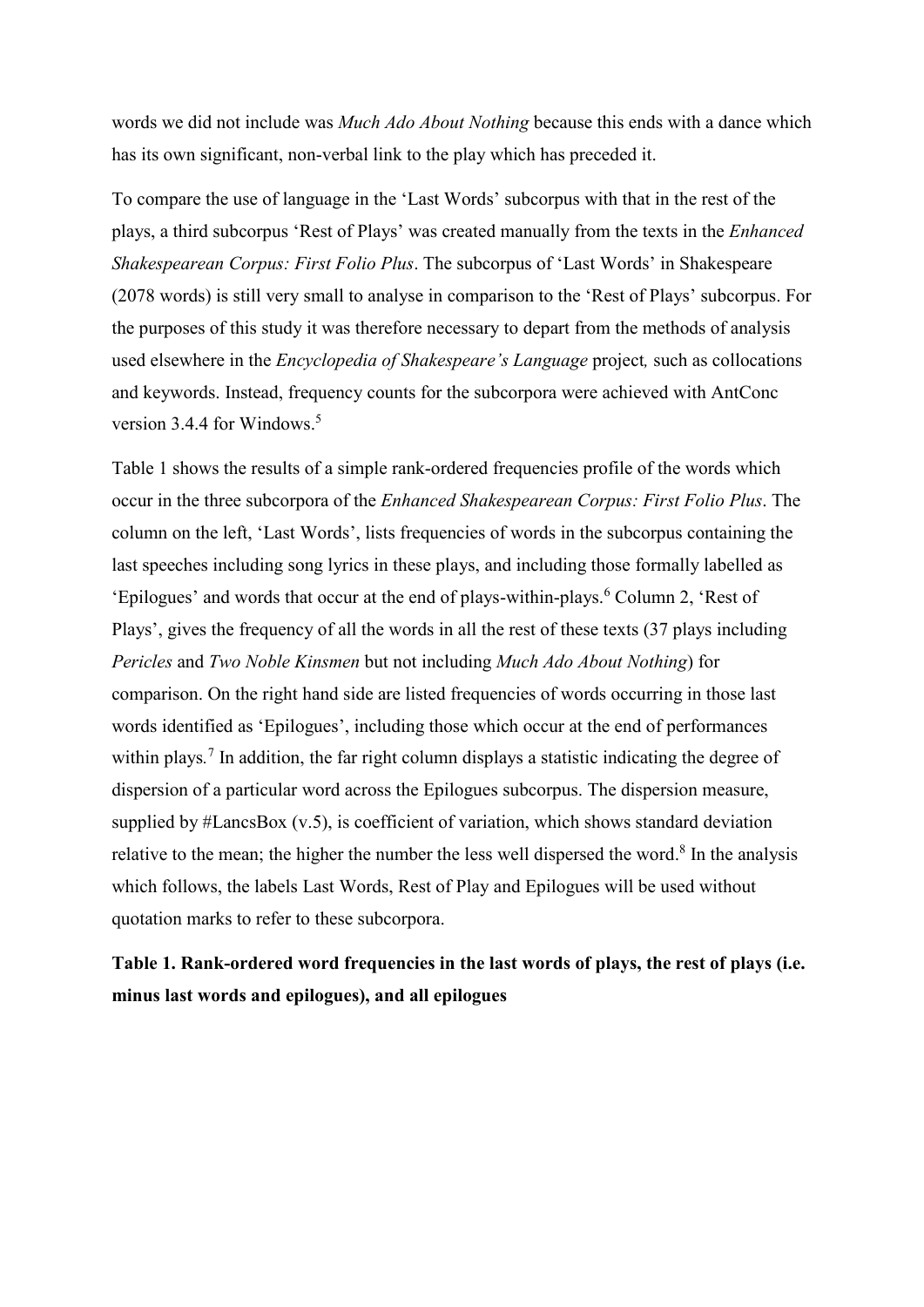| Rank            | <b>Last words</b> |                                                                       |              | <b>Rest of plays</b>                                                         | <b>Epilogues</b> |                                                                              |                    |  |
|-----------------|-------------------|-----------------------------------------------------------------------|--------------|------------------------------------------------------------------------------|------------------|------------------------------------------------------------------------------|--------------------|--|
|                 | Word              | Absolute<br>frequency<br>(Relative<br>frequency per<br>million words) | Word         | Absolute<br>frequency<br><i>(relative</i><br>frequency per<br>mission words) | Word             | Absolute<br>frequency<br><i>(relative</i><br>frequency per<br>million words) | Dispersion<br>(CV) |  |
| $\mathbf{1}$    | the               | 173 (401.578)                                                         | the          | 27415 (331.558)                                                              | and              | 60(384.615)                                                                  | 0.256              |  |
| $\overline{2}$  | and               | 171 (396.936)                                                         | and          | 24887 (300.984)                                                              | the              | 51 (326.923)                                                                 | 0.375              |  |
| $\overline{3}$  | to                | 99 (229.805)                                                          | $\mathbf I$  | 19901 (240.683)                                                              | you              | 39 (250)                                                                     | 0.807              |  |
| $\overline{4}$  | a                 | 73 (169.452)                                                          | to           | 18590 (224.828)                                                              | $\rm I$          | 38 (243.590)                                                                 | 0.980              |  |
| $\overline{5}$  | of                | 72(167.131)                                                           | of           | 16441 (198.838)                                                              | to               | 38 (243.590)                                                                 | 0.661              |  |
| 6               | $\mathbf I$       | 70 (162.488)                                                          | $\mathbf{a}$ | 14102 (170.550)                                                              | is               | 27(173.077)                                                                  | 0.720              |  |
| $\overline{7}$  | you               | 69(160.167)                                                           | you          | 13577(164.201)                                                               | of               | 25(160.256)                                                                  | 0.871              |  |
| $8\,$           | in                | 56 (129.991)                                                          | my           | 12091 (146.229)                                                              | my               | 24 (153.846)                                                                 | 1.513              |  |
| 9               | that              | 56 (129.991)                                                          | in           | 10917 (132.030)                                                              | for              | 23 (147.436)                                                                 | 0.833              |  |
| 10              | this              | 53(123.027)                                                           | that         | 10671(129.055)                                                               | $\mathbf{a}$     | 21(134.615)                                                                  | 0.687              |  |
| 11              | for               | 49 (113.742)                                                          | is           | 10542 (127.495)                                                              | that             | 21(134.615)                                                                  | 0.498              |  |
| 12              | is                | 49 (113.742)                                                          | not          | 9077 (109.777)                                                               | in               | 20 (128.205)                                                                 | 0.979              |  |
| 13              | with              | 47 (109.099)                                                          | it           | 8727 (105.545)                                                               | your             | 20 (128.205)                                                                 | 0.744              |  |
| 14              | we                | 46 (106.778)                                                          | me           | 7906 (95.615)                                                                | not              | 19 (121.795)                                                                 | 0.673              |  |
| $\overline{15}$ | my                | 44 (102.136)                                                          | for          | 7537(91.153)                                                                 | if               | 18(115.385)                                                                  | 0.998              |  |
| 16              | as                | 36 (83.565)                                                           | with         | 7495 $(90.645)$                                                              | me               | 17 (108.974)                                                                 | 0.902              |  |
| 17              | be                | 36 (83.565)                                                           | be           | 6805 (82.300)                                                                | be               | 16 (102.564)                                                                 | 1.031              |  |
| 18              | our               | 35 (81.244)                                                           | his          | 6787 (82.082)                                                                | good             | 16 (102.564)                                                                 | 1.643              |  |
| 19              | but               | 34 (78.923)                                                           | your         | 6695 (80.969)                                                                | have             | 16 (102.564)                                                                 | 1.026              |  |
| 20              | it                | 34(78.923)                                                            | this         | 6580 (79.579)                                                                | it               | 16(102.564)                                                                  | 0.895              |  |
| 21              | your              | 34 (78.923)                                                           | he           | 6252 (75.612)                                                                | will             | 16 (102.564)                                                                 | 0.937              |  |
| 22              | all               | 32 (74.280)                                                           | but          | 6067 (73.374)                                                                | this             | 15 (96.154)                                                                  | 0.785              |  |
| 23              | not               | 32 (74.280)                                                           | have         | 5931 (71.730)                                                                | we               | 15(96.154)                                                                   | 1.378              |  |
| $\overline{24}$ | will              | 32(74.280)                                                            | as           | 5623(68.005)                                                                 | with             | 15(96.154)                                                                   | 0.690              |  |
| 25              | shall             | 30 (69.638)                                                           | thou         | 5395 (65.247)                                                                | $\rm as$         | 14 (89.744)                                                                  | 1.228              |  |
| 26              | have              | 29 (67.317)                                                           | him          | 5156 (62.357)                                                                | but              | 14 (89.744)                                                                  | 0.896              |  |
| 27              | by                | 27 (62.674)                                                           | will         | 4948 (59.841)                                                                | his              | 13 (83.333)                                                                  | 1.527              |  |
| 28              | his               | 27(62.674)                                                            | so           | 4908 (59.357)                                                                | here             | 11(70.513)                                                                   | 0.713              |  |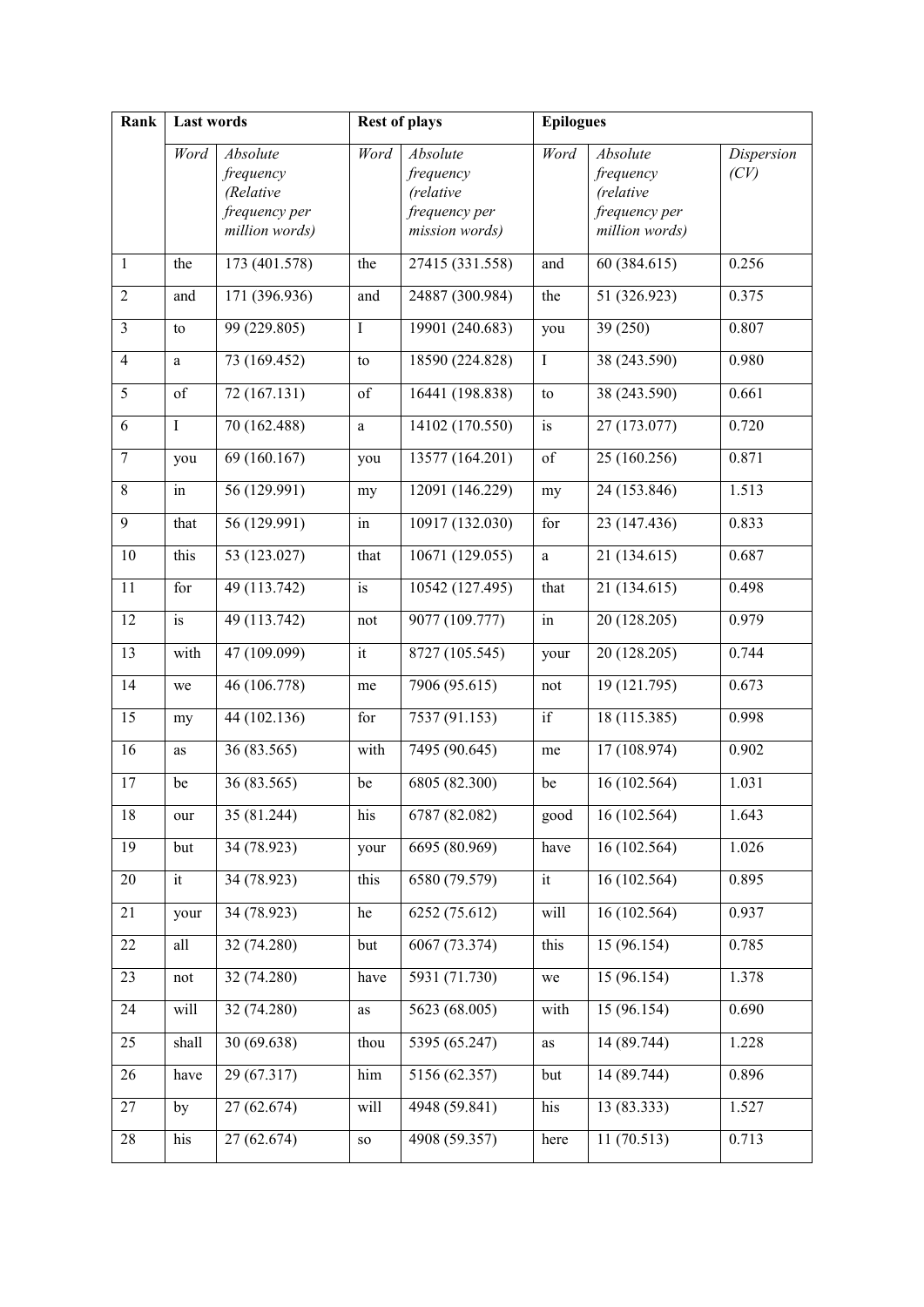| Rank            | <b>Last words</b> |                                                                       |       | <b>Rest of plays</b>                                                         |             | <b>Epilogues</b>                                                              |                    |  |  |
|-----------------|-------------------|-----------------------------------------------------------------------|-------|------------------------------------------------------------------------------|-------------|-------------------------------------------------------------------------------|--------------------|--|--|
|                 | Word              | Absolute<br>frequency<br>(Relative<br>frequency per<br>million words) | Word  | Absolute<br>frequency<br><i>(relative</i><br>frequency per<br>mission words) | Word        | Absolute<br>frequency<br><i>(relative)</i><br>frequency per<br>million words) | Dispersion<br>(CV) |  |  |
| 29              | <b>SO</b>         | 27 (62.674)                                                           | what  | 4487 (54.266)                                                                | our         | 11(70.513)                                                                    | 1.172              |  |  |
| 30              | good              | 23 (53.389)                                                           | her   | 3807 (46.042)                                                                | <b>SO</b>   | 11(70.513)                                                                    | 0.710              |  |  |
| 31              | if                | 23 (53.389)                                                           | thy   | 3805 (46.018)                                                                | all         | 10(64.103)                                                                    | 1.056              |  |  |
| 32              | let               | 23 (53.389)                                                           | do    | 3795 (45.897)                                                                | play        | 10(64.103)                                                                    | 1.075              |  |  |
| $\overline{33}$ | me                | 23 (53.389)                                                           | no    | 3707 (44.833)                                                                | $\mathbf t$ | 10(64.103)                                                                    | 1.733              |  |  |
| 34              | are               | 22 (51.068)                                                           | all   | 3671 (44.397)                                                                | now         | 9(57.692)                                                                     | 1.106              |  |  |
| 35              | <b>us</b>         | 21 (48.747)                                                           | shall | 3618 (43.756)                                                                | which       | 9(57.692)                                                                     | 1.190              |  |  |
| 36              | here              | 19 (44.104)                                                           | by    | 3591 (43.430)                                                                | by          | 8 (51.282)                                                                    | 1.422              |  |  |
| 37              | now               | 19 (44.104)                                                           | if    | 3519 (42.559)                                                                | then        | 8 (51.282)                                                                    | 1.327              |  |  |
| 38              | then              | 18 (41.783)                                                           | are   | 3402 (41.144)                                                                | ye          | 8 (51.282)                                                                    | $\overline{3}$     |  |  |
| 39              | when              | 18 (41.783)                                                           | we    | 3392 (41.023)                                                                | am          | 7(44.872)                                                                     | 1.578              |  |  |
| 40              | what              | 17(39.461)                                                            | our   | 3178 (38.435)                                                                | no          | 7(44.872)                                                                     | 1.577              |  |  |

# **4. Analysis**

The following analysis begins by comparing the use of pronouns and forms of address used in the Last Words as opposed to the Rest of Play. The question of whose voice is speaking, the importance of inclusivity in terms of address, and the discursive powers of interpellation in terminal paratexts are discussed in section 4.1. How the prominence of verbs like 'shall' and 'will' give the last words of the play a prospective as well as a retrospective function and how they function as marketing tools is considered in section 4.2. The problems raised by uneven dispersion of some of the words in the table is outlined in section 4.3, leading finally to a case study of *As You Like It* (section 4.4) to demonstrate that last words can be deliberately linked to the language of the play which precedes them.

# *4.1. Terms of address*

As performative texts, epilogues speak on behalf of the company, rather than on behalf of a single author. They are spoken by a single actor who brings his $9$  own interests in (and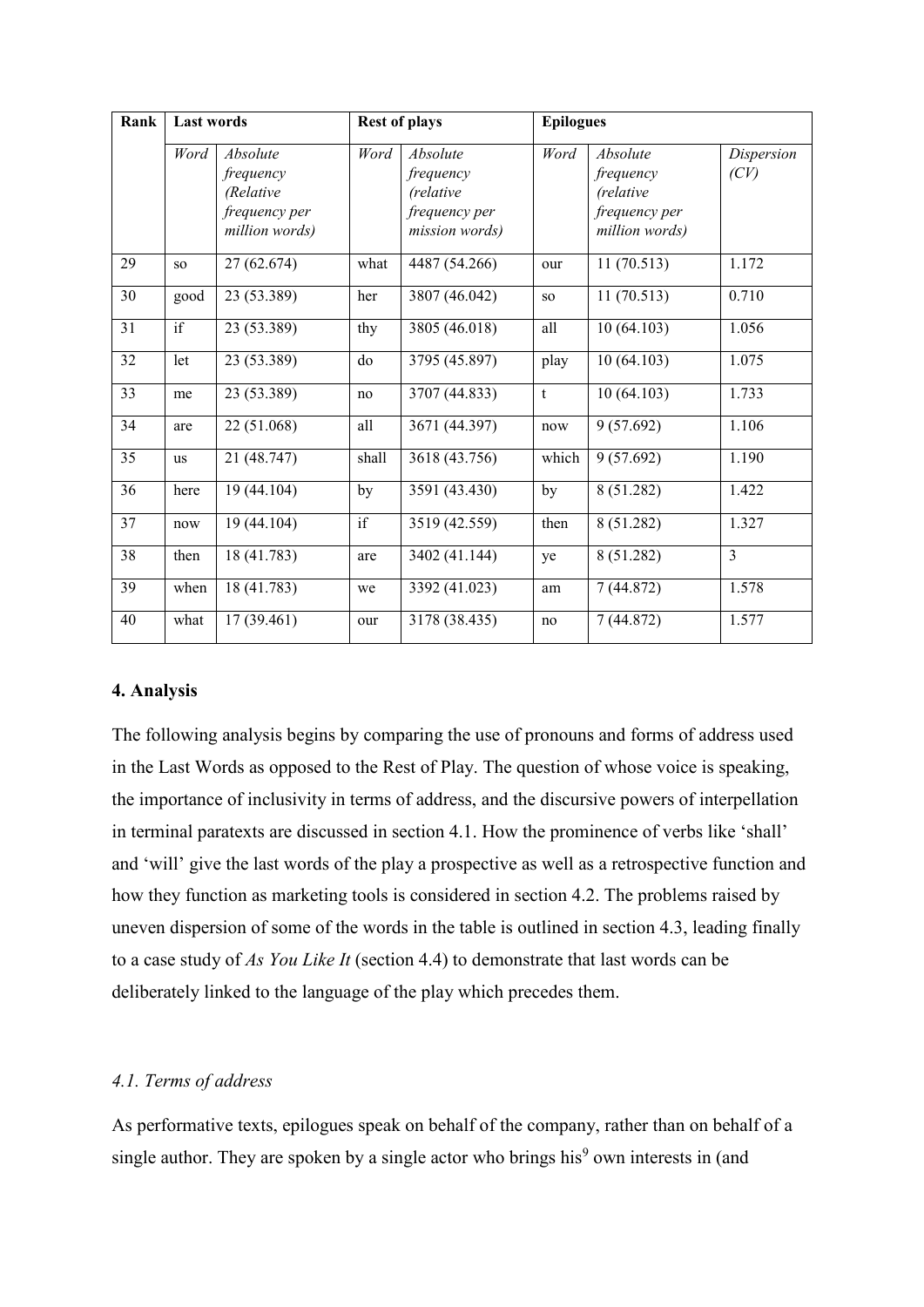perspective on) the script, often both as actor and as character, and yet he also speaks for his fellow players and for the shareholders of the company. 'Who is speaking?' is thus a complex question at the threshold moment of the play's paratext. The uncertainty of whether an actor or character is speaking inside or outside the fiction at such points has a long stage history, going back at least to late medieval drama as Belsey (1985: 181) pointed out. Messerli (2017) has used Goffman's work on 'footing' (1979) to differentiate three elements of scripted speech: that of the *animator* (who vocalises the utterance), the *author* (who formulates it) and the *principal* (whose set of beliefs are being expressed in language) (Goffman, 1979: 16–17). Messerli argues that, in fictional discourse, 'these roles are separated' (2017: 32). However, when the *animator* utters the final words of a play, the overlap between these roles is advertised by his use of singular and plural pronouns. It is no surprise to find that that, alongside 'I' (4 in Epilogues or 6 in Last Words); and 'you' (3 in Epilogues and 7 in Last Words), the use of plural pronouns ranks significantly highly in Last Words. 'Our' appears at (18) in Last Words in comparison to (40) in Rest of Play; 'we' appears at point 14 in Last Words and at (39) in Rest of Play. In contrast, the singular possessive pronoun 'my' is ranked 8 in Rest of Play but only 15 in Last Words. The preference for plural form pronouns in Last Words or Epilogues indicates that these are spoken simultaneously by the company of *animators, the <i>author(s)* and the *principal* (or the shareholders of the theatre company) through the voice of *animator*.

Addressees are also strategically constructed by the language of epilogues and last words. Messerli (2017) outlines how pragmatic research on cinema and television has focussed on the various levels or layers of audience participation in scripted and performed speech, showing how Goffman recognised that this model needed modification in the case of theatregoing. Nevertheless, he maintains Goffman's idea that 'the audience is given the information it needs covertly, so the fiction can be sustained' (Goffman, 1986: 142), explaining that the playwright makes 'particular information available to audiences, while still maintaining the illusion' (Messerli, 2017: 147). Whether any kind of 'illusion', or 'suspension of disbelief<sup>'10</sup> operated in the early modern theatre is highly questionable, and when the speaker of an epilogue or play's last words explicitly crosses the boundary from the fictional world into that of the spectators by addressing them directly, he deliberately blends the worlds and levels of participation. The use of 'you' as opposed to 'thee / thou' (which is usually more intimate or condescending) is appropriate to one respectfully addressing those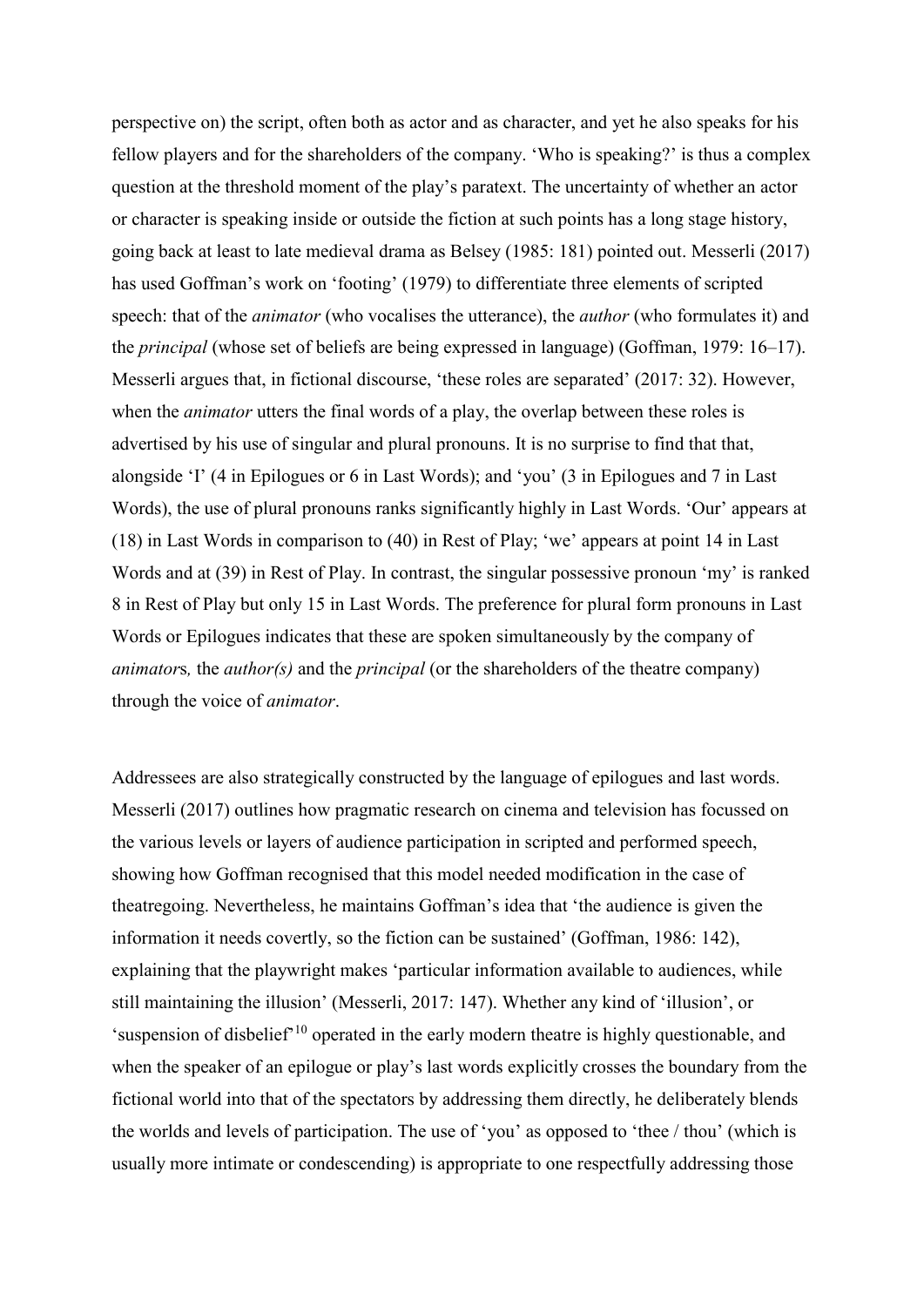on whom he and his company depend for their livelihoods. It is higher ranked in the Epilogues (3) than Last Words (7) and Rest of Play (7) corpora. The speaker who performs the Epilogue to *Henry IV Part II* refers deferentially to 'you, my gentle creditors' (12), i.e. those who have invested in him and the play by paying their entrance fees, and those who believe in him and what he says. In curtseying to spectators 'in duty' he appeals on behalf of 'our humble author' and the company, 'to beg your pardons' for any shortcomings, and for future patronage. Puck too appeals to spectators as 'Gentles' to be gentle in their responses, promising 'If you pardon, we will mend' (Epilogue 7-8). In *All's Well* the Epilogue (spoken by the actor who played the King of France) announces himself with the words 'The King's a beggar now the play is done' and uses inclusive plural pronouns to create a symbiotic relationship between company and spectators: 'Ours be your patience then, and yours our parts: / Your gentle hands lend us, and take our hearts' (Epilogue 1, 5-6). Even the speaker who has been playing the role of the powerful Prospero in *The Tempest* ends the play without his magic and dependent on spectators: 'Let your indulgence set me free' (Epilogue 20).

'You', as the plural form of the relatively formal second-person pronoun, also indicates that last words are spoken to spectators as a community, rather than to individuals. Whereas the Rest of Play features frequent uses of the intimate 'thou' (25), 'thy' (31), and 'thee' (43) these pronouns appear nowhere in the top 50 rankings for Last Words (or Epilogues). The only last words in which 'thou / thy' is used as a form of address for spectators is in Timon's epitaph, cursing those on and off stage from his grave collectively as 'you wicked caitiffs' (5.5.74) because they hated him in life: 'Pass by, and curse thy fill, but pass and stay not here thy gait' (5.5.77-8). Read aloud by Alcibiades at the end of *Timon of Athens*, this is a very unusual way to send individual spectators off through the doors of the theatre, followed, as these words are, with the grim prophecy that peace and war will feed off each other like parasites in the future (5.5.88-9). They are, of course, brilliantly appropriate last words for a tragedy about misanthropy.

Last Words and Epilogues show slightly more frequent use of the inclusive term 'all' (rank position 22 in Last Words; 31 in Epilogues) than in Rest of Play (34) as another means to forge a community with and amongst spectators / readers. In the illustrative examples below they are highlighted in bold. At the ending of *Merry Wives of Windsor,* for example, Mistress Page invites 'Sir John and **all**' to 'laugh this sport over by a Country fire' (5.5.234-5). In the final speech of *Cymbeline* the King, as mouthpiece for both the King's Men company and the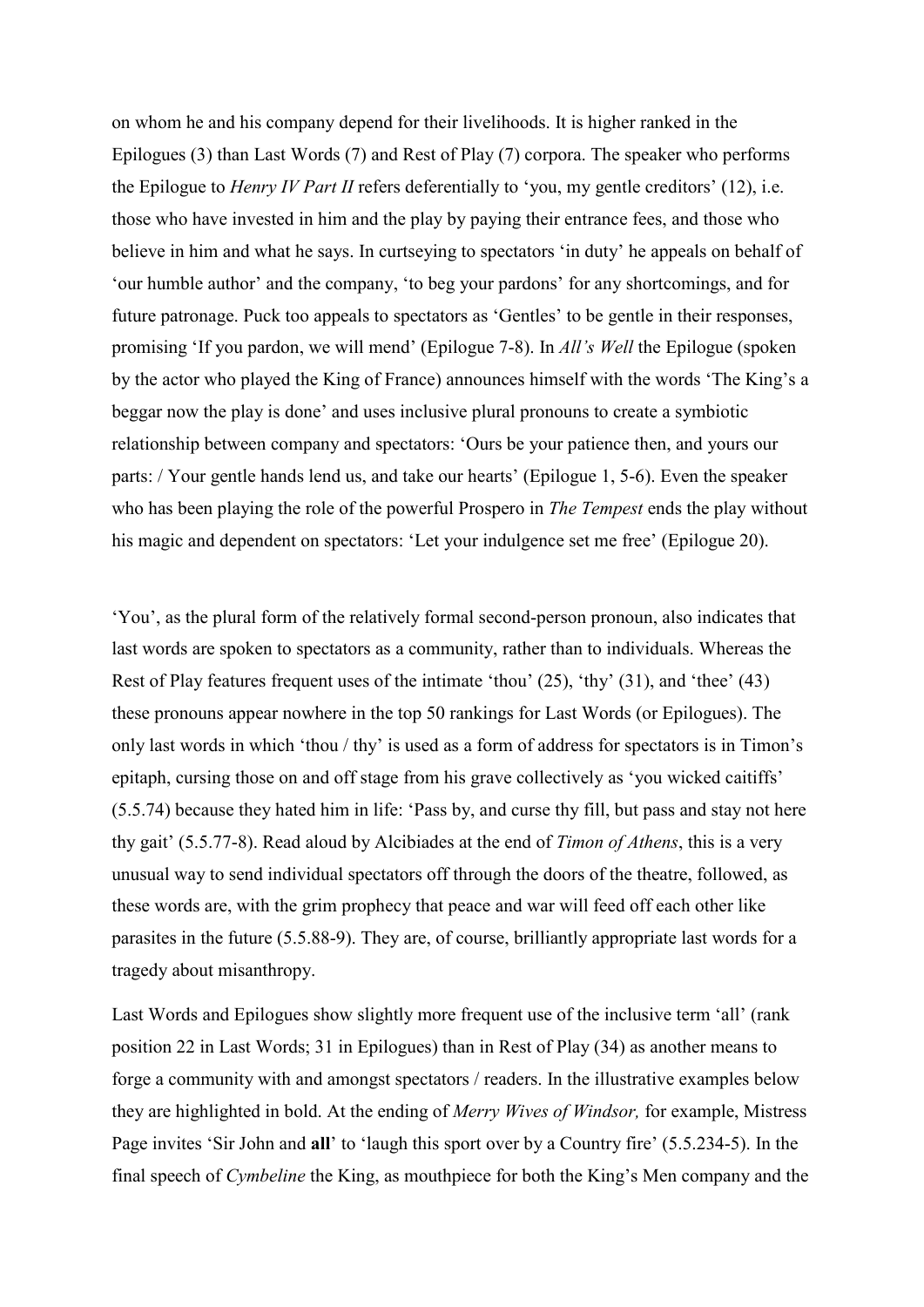agenda of James I, pronounces 'Publish we this Peace / To **all** our Subjects' (5.6.479-80). Such inclusive language can give the paratext power to interpellate readers or viewers to share an ideology promoted by the play (Goffman's *principal*). The fact that 'prayer and epilogue were so long linked together', as Stern notes (2010: 126), enhances this effect. *Richard III,* for example, uses the convention of ending a performance with prayers to the monarch (referred to by the Epilogue in *2 Henry IV*), in order to interpellate spectators into applauding its Tudor agenda, or reading of history. The *animator* of these words speaks as the character Richmond, newly crowned as Henry VII, and also as *principal,* giving voice to a Tudor ideology or set of beliefs self-consciously promoted by Queen Elizabeth's playing company, the Lord Chamberlain's Men, and apparently by their author. The final speech celebrates Richmond's victory with a marriage that will unite 'the white rose and the red' (5.6.22). The speaker warns spectators and readers 'What traitor hears me and says not "Amen"?' (5.5.22) before ending the play with a prayer for peace:

Let them not live to taste this land's increase,

That would with treason wound this fair land's peace.

Now civil wounds are stopped; peace lives again.

That she may long live here, God say 'Amen'.

### $(5.5.38-41).$

Spectators are interpellated as loving subjects of Queen Elizabeth, whose presence and peaceful government is invoked in the pronoun 'she'. Who in the audience would dare to be regarded as a traitor by refusing to say "amen" (we agree)? The 'Amen' that concludes the play assumes applause from all for the peace, thus declaring their allegiance to the monarch, the status quo, and the common good, rather than to the stark individualism that characterised Richard III's career.<sup>11</sup> The *animator*, speaking with the authority of his character as the first Tudor monarch, thus commands obedience from the subjects (addressees) of the last Tudor monarch, inviting them all to collaborate in the myth of Tudor unity in which they are presently living. In *The Tempest,* the prayer-epilogue spoken by the actor who played the once-powerful magician Prospero is undoubtedly a more humble petition (*Epilogue* 1-20). However, by appealing for the 'help of your good hands' to pardon his 'crimes' and send him home to Naples (6), he is, arguably, asking them to endorse incipient colonial power. This is uncomfortable for many readers or spectators in the twenty-first century and it is arrogant to assume it was not so for some of Shakespeare's contemporaries too. As the Epilogue of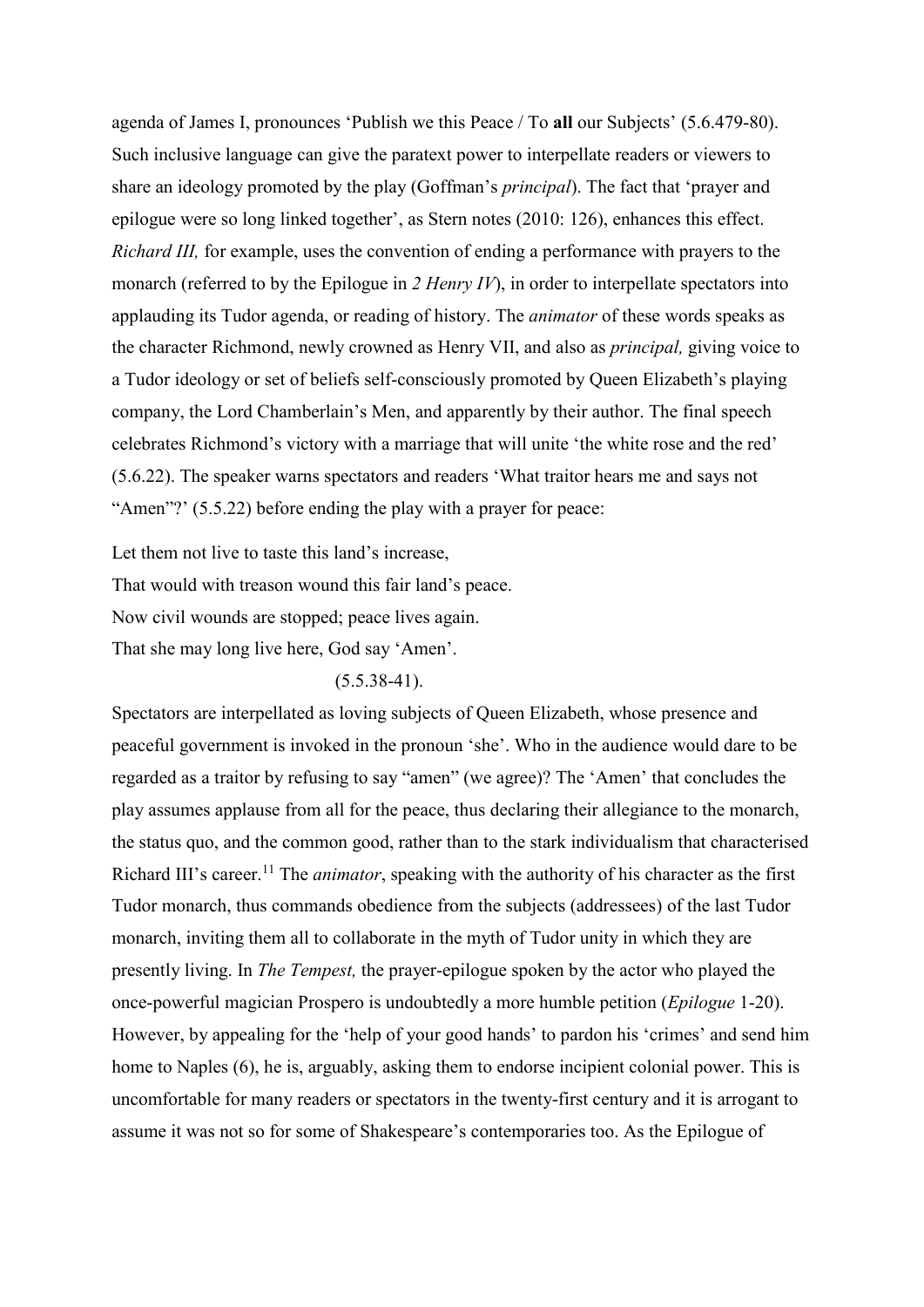*Henry VIII,* astutely points out "Tis ten to one this play will never please / All that are here'  $(1-2)$ .

### *4.2 Last words and time*

The final speech of *King John* cautions 'Oh let us pay the time but needful woe' and goes on to confidently predict 'This England never did, nor never **shall** / Lie at the proud foot of a Conqueror' (5.7.110-12). The use of a future marker (marked in bold in this section) in the last words of a play suggests that terminal paratexts do not, as we might expect, simply look back over the text or performance which precedes them. In fact, all but 4 of the 40 examples of Last Words make reference to the future, a feature captured in the prominence of the words 'shall' (ranked 25 in Last Words and 35 Rest of Play) and 'will' (24 Last Words, 21 Epilogues and 27 Rest of Play).<sup>12</sup> This raises important questions: are last words retrospective or prospective or both and, if so, why? In some comedies (*Twelfth Night, Midsummer Night's Dream, All's Well,* and the epilogue to the Morris in *The Two Noble Kinsmen*)*,* the speaker uses **will** or **shall** to promise future (superior) performances. Figure 1 below illustrates these prospective future markers **will** and **shall** in the Epilogues subcorpus.

|  | Figure 1. Showing occurrences of future markers in the CQPweb Epilogues subcorpus |  |  |
|--|-----------------------------------------------------------------------------------|--|--|
|  |                                                                                   |  |  |

|                | Your query "will", restricted to Scene regions with "Scene type: epilogue", returned 15 matches in 6 different texts (in 1,537 words [8 Scene<br>units]; frequency: 9,759.271 instances per million words) [0.387 seconds]                        |                    |    |                |                  |  |                                                                                                                              |                              |  |  |  |
|----------------|---------------------------------------------------------------------------------------------------------------------------------------------------------------------------------------------------------------------------------------------------|--------------------|----|----------------|------------------|--|------------------------------------------------------------------------------------------------------------------------------|------------------------------|--|--|--|
| $\leq$         | <<                                                                                                                                                                                                                                                | $\rightarrow$      | >1 | Show Page:   1 | Line view        |  | Show in random order                                                                                                         | Choose action<br>$\check{~}$ |  |  |  |
| <b>No</b>      |                                                                                                                                                                                                                                                   | <b>Text</b>        |    |                | Solution 1 to 15 |  | Page 1 / 1                                                                                                                   |                              |  |  |  |
| 1              |                                                                                                                                                                                                                                                   | 2H4 2H4 5 6        |    |                |                  |  | own making : and what (indeed) I should say, will (I doubt) prove mine own marring. But to the                               |                              |  |  |  |
| $\overline{2}$ |                                                                                                                                                                                                                                                   | 2H4 2H4 5 6        |    |                |                  |  | my Body to your Mercies : Bate me some, and I will pay you some, and (as most Debtors do) promise                            |                              |  |  |  |
| 3              |                                                                                                                                                                                                                                                   | 2H4 2H4 5 6        |    |                |                  |  | If my Tongue can not entreat you to acquit me: will you command me to use my Legs ? And yet that were                        |                              |  |  |  |
| 4              |                                                                                                                                                                                                                                                   | 2H4 2H4 5 6        |    |                |                  |  | to Dance out of your debt : But a good Conscience, will make any possible satisfaction, and so will I. All the               |                              |  |  |  |
| 5.             |                                                                                                                                                                                                                                                   | 2H4 2H4 5 6        |    |                |                  |  | a good Conscience, will make any possible satisfaction, and so will I. All the Gentlewomen here, have forgiven me, if        |                              |  |  |  |
| 6              |                                                                                                                                                                                                                                                   | 2H4 2H4 5 6        |    |                |                  |  | All the Gentlewomen here, have forgiven me, if the Gentlemen will not, then the Gentlemen do not agree with the Gentlewomen, |                              |  |  |  |
| 7              |                                                                                                                                                                                                                                                   | 2H4 2H4 56         |    |                |                  |  | be not too much cloyed with Fat Meat, our humble Author will continue the Story (with Sir John in it) and make               |                              |  |  |  |
| 8              |                                                                                                                                                                                                                                                   | 2H4 2H4 5 6        |    |                |                  |  | My Tongue is weary, when my Legs are too, I will bid you goodnight; and so kneel down before you : But                       |                              |  |  |  |
| 9              |                                                                                                                                                                                                                                                   | <b>AWAW 5 4</b>    |    |                |                  |  | this suit be won. That you express Content: which we will pay. With strife to please you, day exceeding day:                 |                              |  |  |  |
| 10             |                                                                                                                                                                                                                                                   | $AYLAYL$ 5 5       |    |                |                  |  | I am not furnished like a Beggar, therefore to beg will not become me. My way is to conjure you, and                         |                              |  |  |  |
| $\mathbf{u}$   |                                                                                                                                                                                                                                                   | AYLAYL 5 5         |    |                |                  |  | have good beards, or good faces, or sweet breaths, will for my kind offer, when I make curtsy, bid me                        |                              |  |  |  |
| 12             |                                                                                                                                                                                                                                                   | H8 H8 5 5          |    |                |                  |  | one we showed them : If they smile . And say t will do : I know within a while . All the best men                            |                              |  |  |  |
| 13             |                                                                                                                                                                                                                                                   | MND MND 5 2        |    |                |                  |  | Gentles, do not reprehend. If you pardon, we will mend. And as I am an honest Puck, If we                                    |                              |  |  |  |
| 14             |                                                                                                                                                                                                                                                   | MND MND 5 2        |    |                |                  |  | unearned luck, Now to escape the Serpent's tongue, We will make amends ere long : Else the Puck a liar call.                 |                              |  |  |  |
| 15             |                                                                                                                                                                                                                                                   | <b>TNK TNK_5_5</b> |    |                |                  |  | T is strange if none be here, and if he will Against his Conscience let him hiss, and kill Our Market:                       |                              |  |  |  |
|                |                                                                                                                                                                                                                                                   |                    |    |                |                  |  |                                                                                                                              |                              |  |  |  |
|                | Your query "shall", restricted to Scene regions with "Scene type: epilogue", returned 3 matches in 3 different texts (in 1,537 words [8 Scene units];<br>frequency: 1,951.854 instances per million words) [0.034 seconds - retrieved from cache] |                    |    |                |                  |  |                                                                                                                              |                              |  |  |  |

|           | <<<br>$\rightarrow$ | >1 | Show Page:                                                                                                            | Line view       | Show in random order                                                                                             | Choose action<br>$\checkmark$ |
|-----------|---------------------|----|-----------------------------------------------------------------------------------------------------------------------|-----------------|------------------------------------------------------------------------------------------------------------------|-------------------------------|
| <b>No</b> | Text                |    |                                                                                                                       | Solution 1 to 3 | Page $1/1$                                                                                                       |                               |
|           | 2H4 2H4 5 6         |    | Katherine of France: where (for anything I know) Falstaff shall die of a sweat, unless already he be killed with your |                 |                                                                                                                  |                               |
|           | MD MND 5 2          |    |                                                                                                                       |                 | Give me your hands, if we be friends, And Robin shall restore amends, FINIS, Enter Antonio, Salerio, and Solanio |                               |
|           | TNK TNK 5 5         |    |                                                                                                                       |                 | it was meant ye) We have our end; and ye shall have ere long I dare say many a better, to prolong                |                               |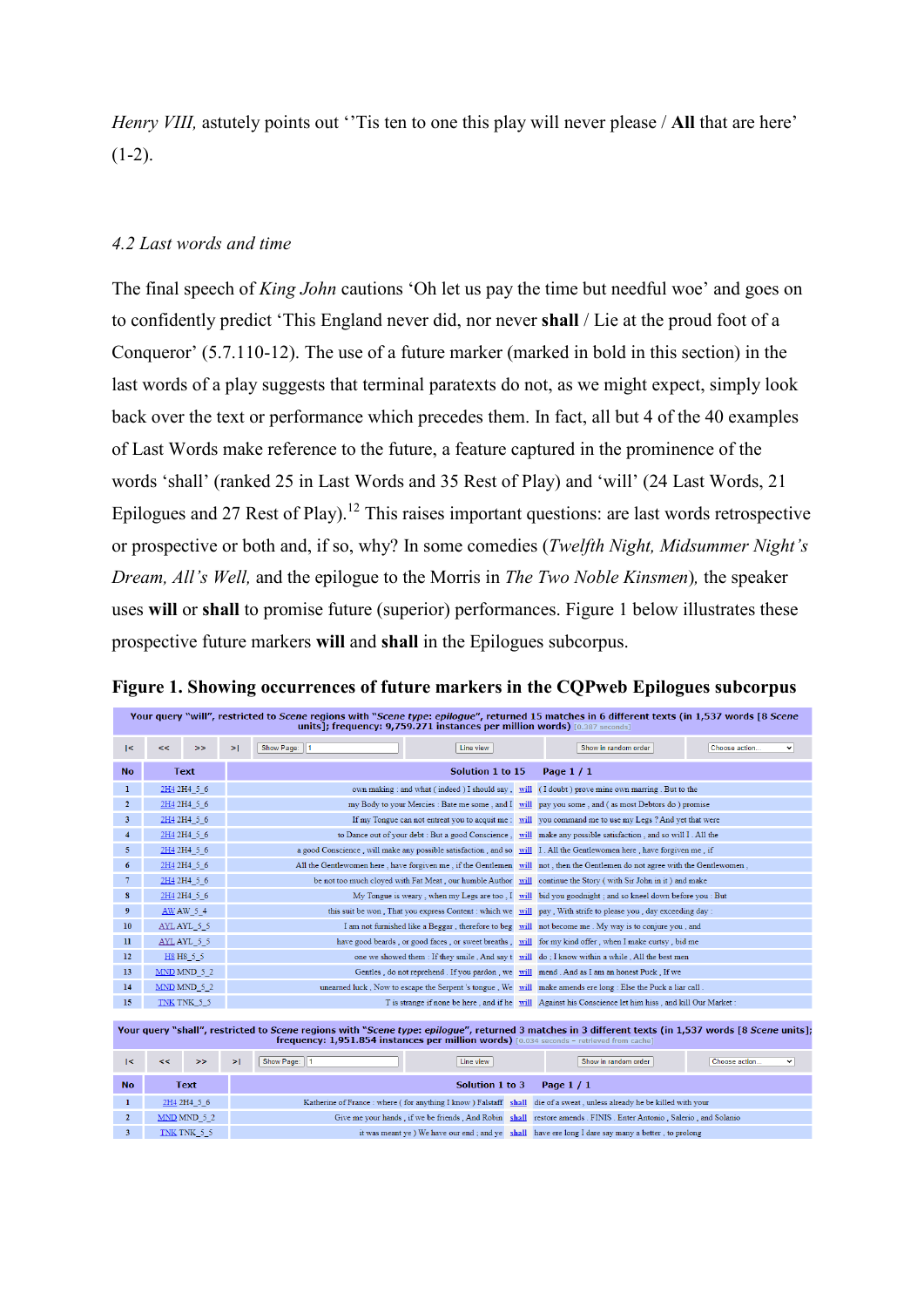The epilogue to *The Two Noble Kinsmen,* for example, assures spectators 'ye **shall** have ere long / Many a better to prolong / Your old loves to us' (15-17). The epilogue is a tool to persuade audiences to return. In the last words of tragedies, a sense of catharsis can sometimes by glimpsed, as in Edgar's 'The weight of this sad time we must obey,' followed by the recognition 'we that are young , / **Shall** never see so much, nor live so long' (*King Lear* 5.5.3.299-302). The last words of the history plays invariably take advantage of the paradox that in looking toward the future they are retelling the past. Thus, when Henry VII asks God to 'Enrich the time to come with smooth-faced peace' (*Richard III,* 5.6.36), Elizabethan spectators recognize their own enjoyment of 30 years of peace under Tudor rule.

The last words of Shakespeare's history plays also fulfil a pragmatic function for the theatre company by acting as flashbacks and trailers to encourage audiences to return for the next episode. The Epilogue to *Henry IV Part II* announces that 'our humble author **will** continue the story' (25). The marketing function of last words in history plays is more targeted than the general promises of better performances in the comedies. Gray points out that trailers 'tell us what to expect, direct our excitement and / or apprehension' and offer clear points of identification (Gray, 2010: 49), something that is important in plays with very extensive *dramatis personae* like the history plays*.* Shakespeare's use of such advertisements is especially pronounced in the *Henry VI* plays, where *Henry VI Part 1* was written after *Parts II and III*. At the end of the action-packed plot of *Henry VI Part I,* which features an English victory over the French and the death of a national military hero (Talbot), a change of direction is marked in the final scene where peace is made. Lord Suffolk, who has fallen in love with Margaret of Anjou and wooed her as a bride for King Henry VI, ends the play by directing spectators forward to *Part II*. The last words are both retrospective (*in italics*) and prospective (**in bold)**:

Thus Suffolk *hath prevailed* and thus he goes As *did* the youthful Paris *once to Greece* **With hope** to find the like event in love But prosper better than the Trojan did. Margaret **shall** now be queen, and rule the King, But I **will** rule both her, the King, and realm.

(*Henry VI Part I* 5.7.107-8);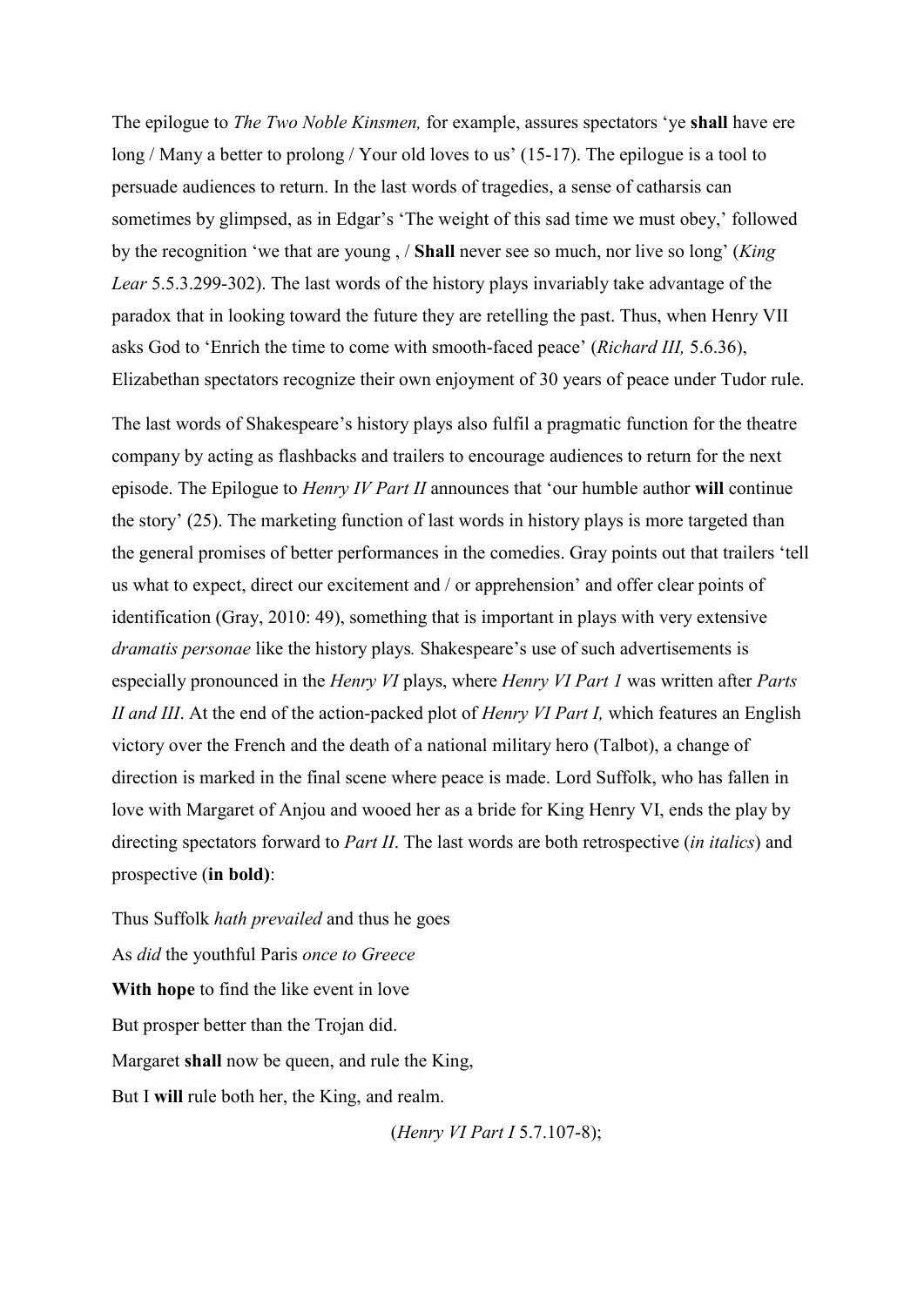Having summarised his own victory and, by implication, that of the English army over the French in the words 'hath prevailed', Suffolk moves to a future markerto raise expectations about the next episode in the *Henry VI* series, exciting curiosity about what will happen. Gray warns that 'a trailer for an action film that concentrates too heavily on its romantic elements will read as a romance' (2010: 51). To attract the audience of the action-thriller that was *Part I* to return to theatre for *Part II*, Suffolk shifts from his own romantic epic as Paris wooing Helen (a rewriting of the ancient Troy story), to confide his strategic plan to usurp the King's power. This woos fans of the heroic action plot with the promise of a different kind of action: Machiavellian politics intertwined with adulterous romance.

In order to construct theatre-going (like cinema-going) as a repetitive event, the last words of history plays connect the historical world they dramatize and that of Elizabethan spectators. At the end of *Henry VI Part II,* Warwick the kingmaker intones that York's success '**Shall** be eternized in all age to come,' invoking the weight of history, but then sends historical characters and Elizabethan spectators back to the same space with a reminder to return to the theatre: 'Sound drums and trumpets and to London all, / And more such days as these to us befall' (5.5.36-8). The long Epilogue to *Henry IV Part II* contains another marketing dimension: the spoiler. It points out that the author will 'continue the story with Sir John in it and make you merry with fair Catherine of France; where, for anything I know, Falstaff will die of a sweat' (Epilogue 25-7). Speakers addressing spectators outside the fiction on behalf of the author and company are generally held to be trustworthy (as noted above, this Epilogue calls his addressees 'my creditors' or believers, line 12), so this news would seem to discourage fans of the immensely popular Falstaff from returning to the theatre. Nevertheless, spoilers can, as their fans attest, 'reverse commonsense logic' and increase the pleasure of the text by allowing fans to 'take control of their emotional responses and pleasures of anticipation' (Gray, 2010: 153); and by 'creating as many questions as they answer' (Gray, 2010: 152). Fans of Falstaff are enticed to know how and where – and perhaps whether - he dies of a sweat (and are probably surprised to find that he never appears in *Henry V* at all, never mind in France). It is significant that the Epilogue to *Henry V,* the last play in Shakespeare's great history cycle, uses no future marking verbs. It can only look back to a future that has already been written and performed in the *Henry VI* plays 'which oft our stage hath shown' (Epilogue 13). Although the Epilogue is a sonnet, it is also a farewell: 'our bending author' (Epilogue 2) has outgrown his love of English history.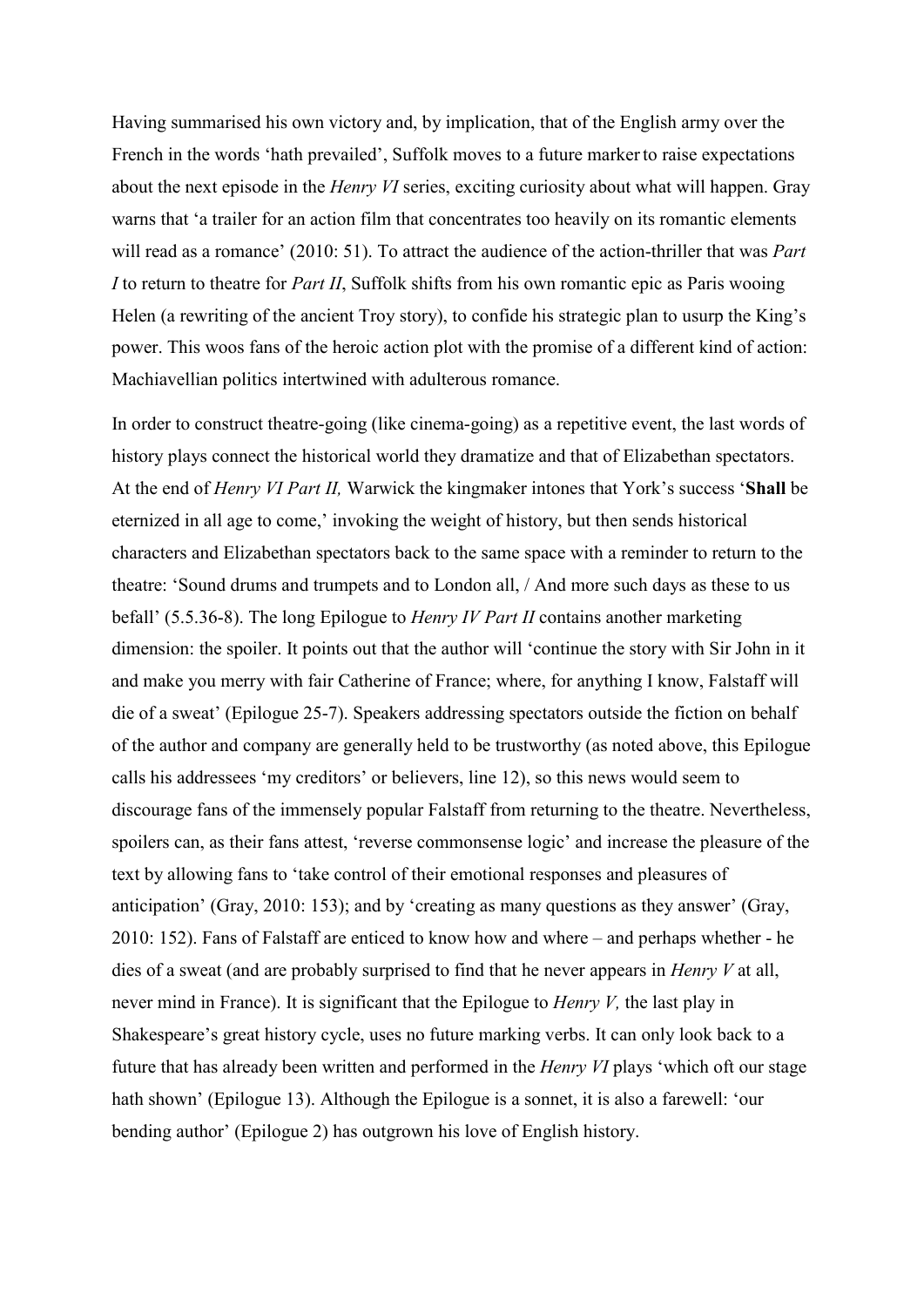## *4.3. Dispersion*

The right hand column of Table 1 shows that the frequency of words in Epilogues cannot always be taken as a feature of the genre. The dispersion of occurrences sometimes exposes the dense use of a word in one speech rather than as a characteristic of Epilogues as a whole. For example, 'good', the highest-ranked content word in Table 1, is a case in point (ranked 30 in Last Words; 18 in Epilogues in comparison to 44 in Rest of Play). 'Good' would be an appropriate adjective to appear in a final speech recommending a play for applause. However, the dispersion figure for 'good' if we consider only content words is the highest in the Table (meaning the narrowest dispersion of the word) at 1.643, because 10 of the occurrences are in the Epilogue to *As You Like It.* 13

Another high figure very narrow dispersion is for 'my' at 1.513, where 13 of the 19 cases are in *Henry IV Part II* (with 2 in *AYLI* and 4 in *Tempest*). CQP web, which allows one to search frequencies in different genres, shows that the history plays have a higher density of use of this word than the comedies or tragedies (see below)

**Figure 2. Distribution of 'my' across Comedies (C), Histories (H) and Tragedies (T) from CQPweb** *Enhanced Shakespearean Corpus: First Folio Plus* **showing numbers of hits (first line of figures) category size (second row of figures) and frequency per million words (bottom row of figures)**



However, the high occurrence in the epilogue for *Henry IV Part II* is explained as a stylistic feature of that particular speaker. This suggests that Shakespeare's epilogues may be more usefully analysed as individual pieces crafted specifically for their occasions of performance. Stern (2009) has reasonably argued that epilogues and prologues 'cannot be used to make statements about the underlying nature of the text they adjoin' because they have a different occasional heritage from the play, and may not even be written by the author of the play (Stern 2009: 118). However, a corpus analysis of *As You Like It,* reveals a strong connection between the words of the epilogue and wider discursive features of the text as the following brief case study will show.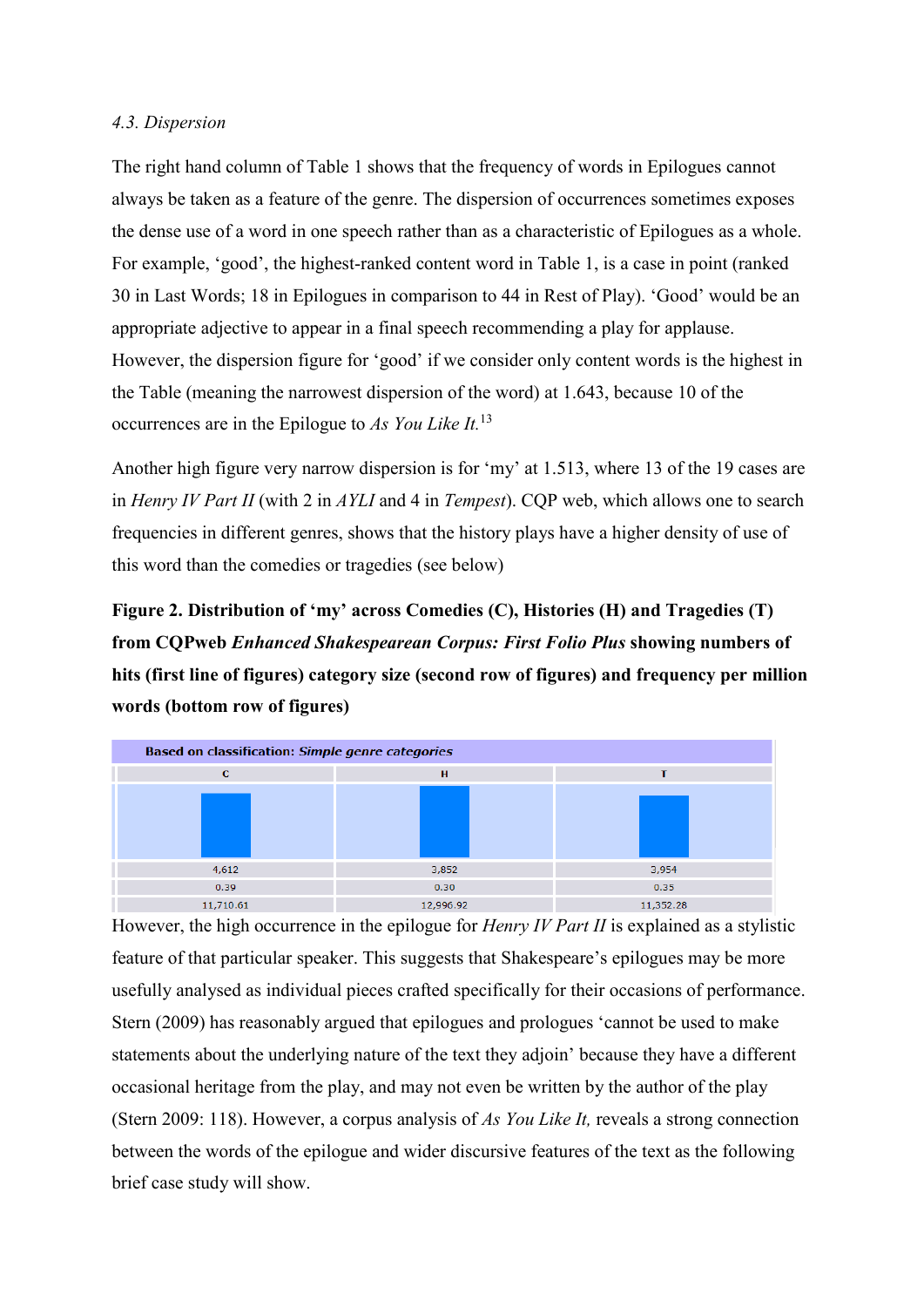### *4.4. As You Like It: Epilogue and Text*

The boy actor who has played Rosalind (who has been cross-dressed as Ganymede) steps forward at the end of *As You Like It* to offer a female-voiced epilogue in contrast to Orlando's opening of the play:

It is not the fashion to see the Lady the Epilogue: but it is no more unhandsome than to see the Lord the Prologue. If it be true that **good** wine needs no bush, it is true that a **good** play needs no Epilogue. Yet to **good** wine they do use **good** bushes: and **good** plays prove the better by the help of **good** Epilogues. What a case am I in then, that am neither a **good** Epilogue, nor can not insinuate with you in the behalf of a **good** play? I am not furnished like a Beggar, therefore to beg will not become me. My way is to conjure you, and I 'll begin with the *women*. I charge you (O *women*) for the love you bear to men, to like as much of this play, as please you. And I charge you (O men) for the love you bear to *women* (as I perceive by your simpering, none of you hates them) that between you, and the *women*, the play may please. If I were a *woman*, I would kiss as many of you as had beards that pleased me, complexions that liked me, and breaths that I defied not. And I am sure, as many as have **good** beards, or **good** faces, or sweet breaths, will for my kind offer, when I make curtsy, bid me farewell.

(*As You Like It,* Epilogue)

The epilogue's repeated use of 'good' to describe wine, bushes, plays, epilogues, beards and faces reminds spectators of what has been a rigorous interrogation of the word 'good' and the values it connotes in the dialogue of the preceding play. Examples are marked in bold below. Statistically, *As You Like It,* uses 'good' more frequently (4.430 per million words) than all but two other Shakespeare plays (*2HIV* 4.722 per million words and *MWW* 4,998 per million words).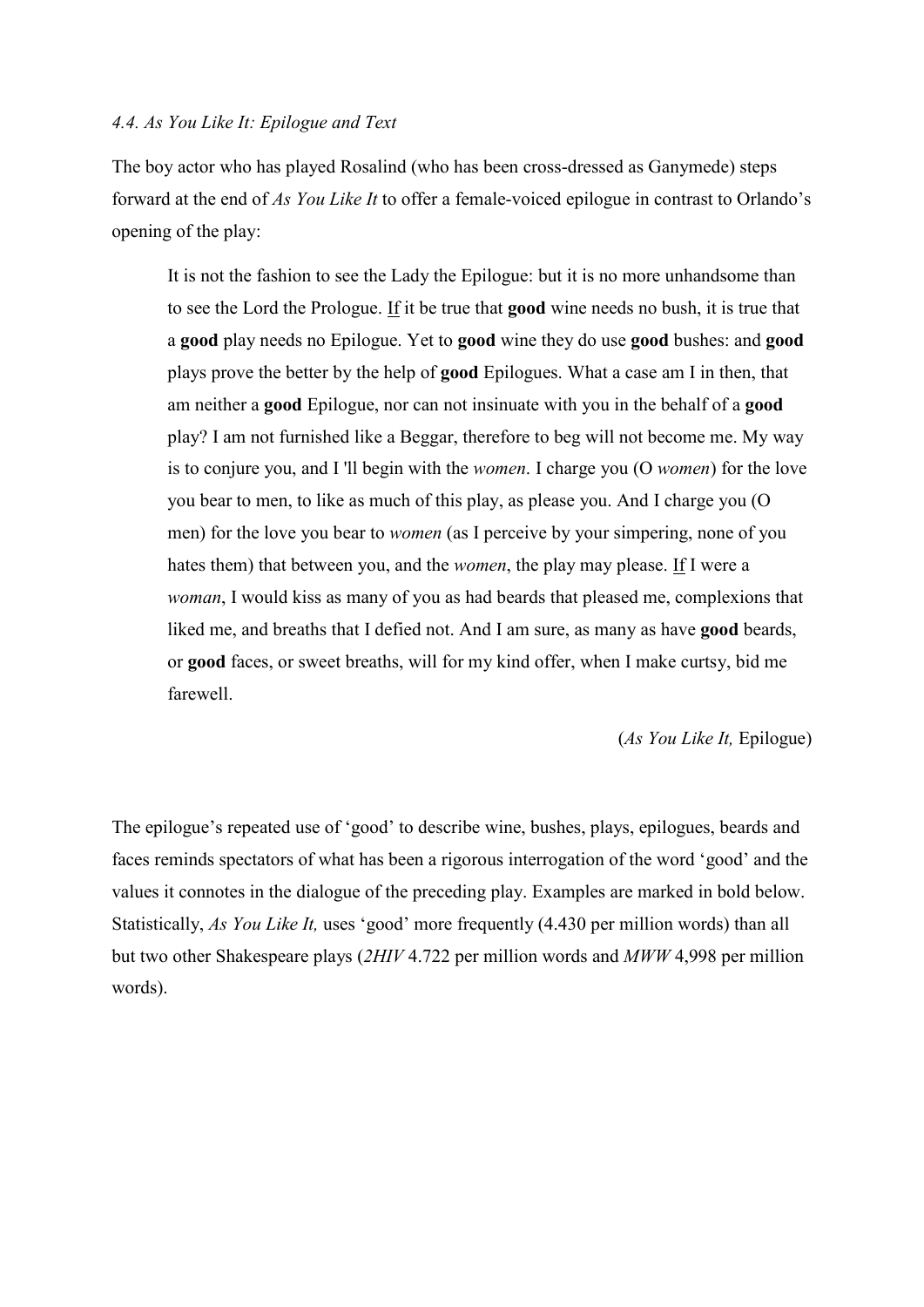

# **Figure 3. Distribution of 'good' in those plays with the highest density of uses**

In *As You Like It* 'good' is used politely as a greeting in sincere (Rosalind: '**good** even to you friend' 2.4.168) and insincere ways. Jacques and Orlando who dislike each other's philosophy, part with mock respect or affection, saying 'Adieu, **good** Signior Love' and 'Farewell, **good** Monsieur Melancholy' (3.2.386-7). Good as a marker of moral virtue is queried in the play in the contrast of Rosalind's deferential address to the usurping Duke Frederick as '**good** my Liege' and those to the genuinely good Duke Senior '**Good** my lord' (5.7). The play's highest valuation of moral goodness goes to the relatively humble servant Old Adam, the '**good** old man' who gives his life savings to his master Orlando and follows him into the forest: 'how well in thee appears / The constant service of the antique world / When service sweat for duty not for meed!'  $(2.4.57)$ 

The play's dialogue also interrogates the meaning of 'good' as fitting or appropriate. When Le Beau proposes that the ladies have lost 'much **good** sport' in the brutal wrestling match (1.2.94), Touchstone responds 'this is the first time that ever I heard breaking of ribs was sport for ladies' (1.2.128-9). Touchstone and Corin's witty debate on what are '**good**' manners in the country and the court (3.2.39-47) likewise questions the relative appropriateness and value of courtly behaviour. Corin's 'philosophy' of the '**good**' but simple life of the shepherd (3.23-30 and 71-5) is shared by Duke Senior who finds 'Sermons in stones and **good** in everything' (2.1.17) in the forest even though he has been usurped at court and driven into exile. His gentleness in welcoming Orlando and Adam recalls the principle of hospitality of '**good** men's feasts' as a mark or moral goodness and civilized behaviour. Rosalind's romantic teasing of Orlando ('Are you not **good**? ... Can one desire too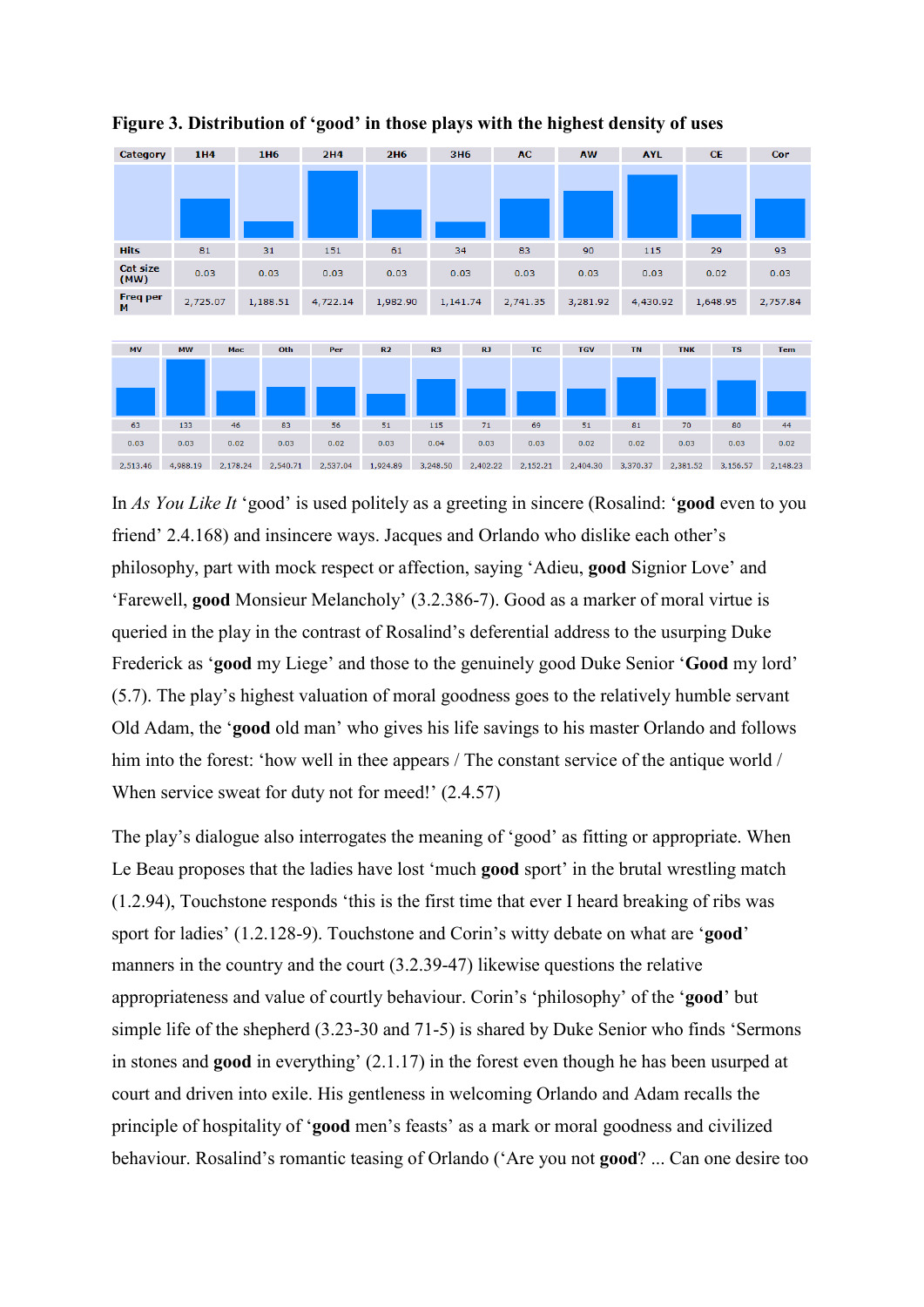much of a **good** thing?' 4.1) contrasts with the meanness of Touchstone's evaluation of William in financial terms: 'So-so is **good**, very **good**, very excellent **good**. And yet it is not, it is but so-so.' (5.1.26-7). As Touchstone rightly points out, 'we that have **good** wits have much to answer for' (5.1.11). The play's witty but tenacious investigation of what it means to be good is echoed in the Epilogue.

The small grammatical word '**if**', which begins Rosalind's reasoning about good wine, bushes, plays and Epilogues, and then her sentence about her own identity ('**If** I were a woman....') is a reminder of the play's rhetorical style, its emphasis on provisionality and dissolution of rigid boundaries and binaries. *As You Like It* makes the most frequent use of the word in the whole canon (138 occurrences in the play; relative frequency of 5,317 per million words), followed by *Much Ado* (4.920 per million words) and *Merchant of Venice* (4,787) and *Measure for Measure* (4,245) (see below).

**Figure 4. Distribution of 'if' in** *Enhanced Shakespearean Corpus: First Folio Plus* **with highest relative frequency in** *As You Like It,* **followed by** *Much Ado* **and** *Merchant of Venice*



'If' is the key turning point in Touchstone's set piece on the degrees of the lie, from which he concludes that there is 'Your "**if**" is the only peacemaker, much virtue in "**if**"' (5.4.98- 101). Rosalind exploits the 'if' of make believe by pretending to be the 'youth' Ganymede who then pretends to be Rosalind. Like Touchstone, she discovers there is 'much virtue in "if"' to resolve the romantic entanglements in the final scenes. 'If' occurs 15 times in 5.2,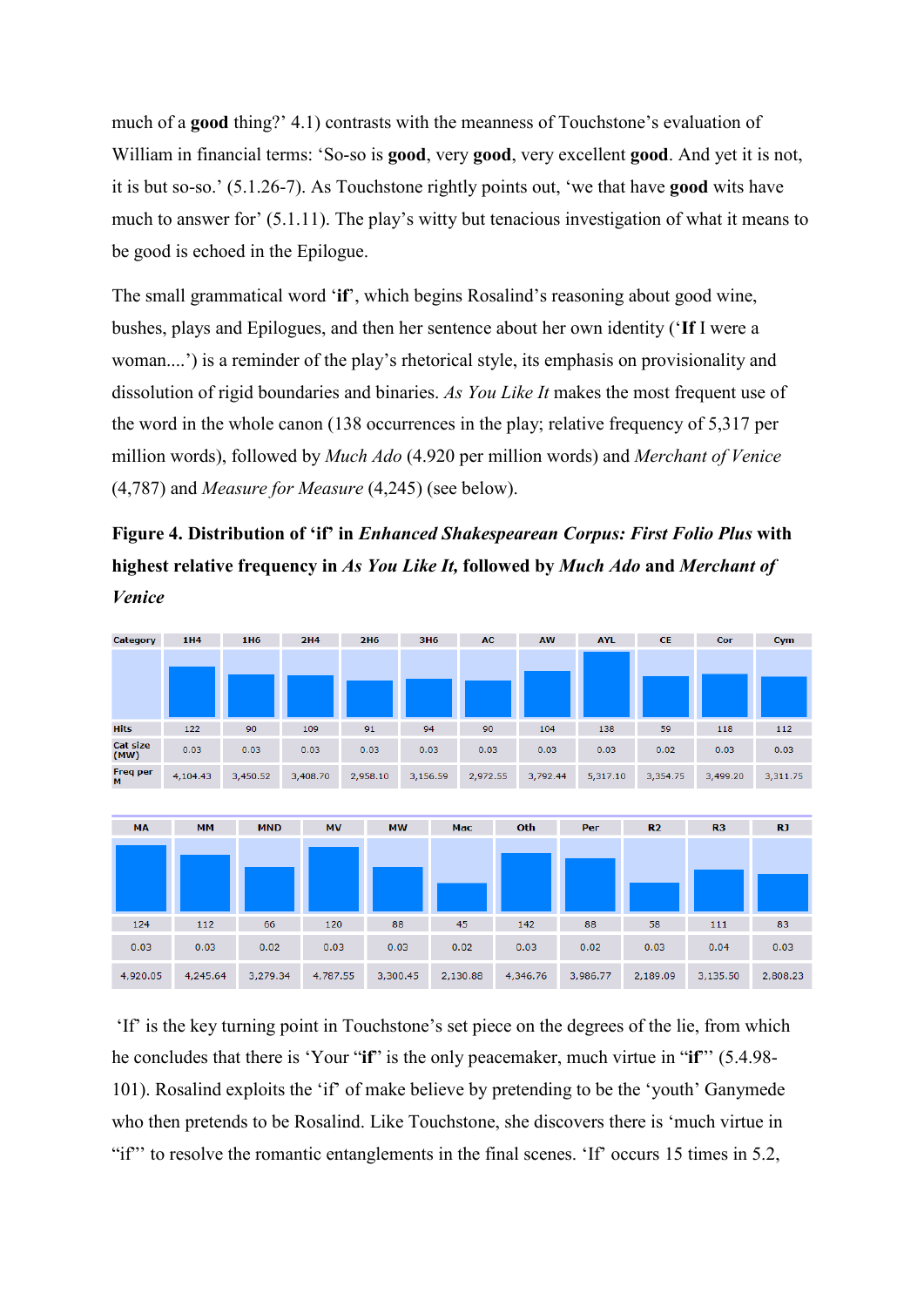culminating with a series of promises by Rosalind / Ganymede to Phoebe 'I will marry you **if** ever I marry woman'; Orlando 'I will satisfy you, **if** ever I satisfied man' and Silvius 'I will content you, **if** what pleases you contents you and you shall be married tomorrow' (5.2.105- 112). When Rosalind appears as herself in 5.4. she fulfils her promises, telling the Duke, Orlando and Phoebe: 'I'll have no father **if** you be not he. I'll have no husband **if** you be not he. Nor never wed woman **if** you be not she' (5.4.120-22). The play's problematization of gender and sexual orientation, showing that they too are performative rather than fixed, depends on the contingency of 'if' which the final section of the Epilogue reiterates, beginning with the words '**If** I were a *woman*.' As Belsey (1985) famously observed, the Epilogue compounds the uncertainty of who is speaking (inside or outside the fiction) by confusing the gender roles, not just in terms of the performer but the gender of the protagonist (1985: 181). This uncertainty runs throughout the play's romantic encounters, unsettling the straightforward heterosexual romance by opening up multiple possibilities for the expression of trans-sex identification and same-sex desire. It presents a continuum of shifting desire and gender identification; a queering of the text reflected in its title. The Epilogue undoes the heteronormative ordering celebrated in the weddings blessed by Hymen. Its command to 'women, to like as much of this play as please you' and to men that 'between you, and the *women*' the play may please, opens up a third space 'between' and reminds spectators of the multiple directions open to them, that have been demonstrated in the play.

Since Rosalind is the longest female role in Shakespeare, it is no surprise that the play's concerns with gender are evidenced in the prominence of the word 'women' which appears 3 times in the Epilogue and 11 times in the whole play. These are only small numbers but they are statistically significant in terms of frequency (423.83 per million words) in comparison to the other plays. The only other play which has a higher frequency of 'women' is *Antony and Cleopatra* (759.65), because Charmian and Iras are referred to as Cleopatra's 'women' in 10 of the 23 occurrences.

**Figure 5. Distribution of 'women' in** *Enhanced Shakespearean Corpus: First Folio Plus* **with highest relative frequency in** *Antony and Cleopatra* **followed by** *As You Like It*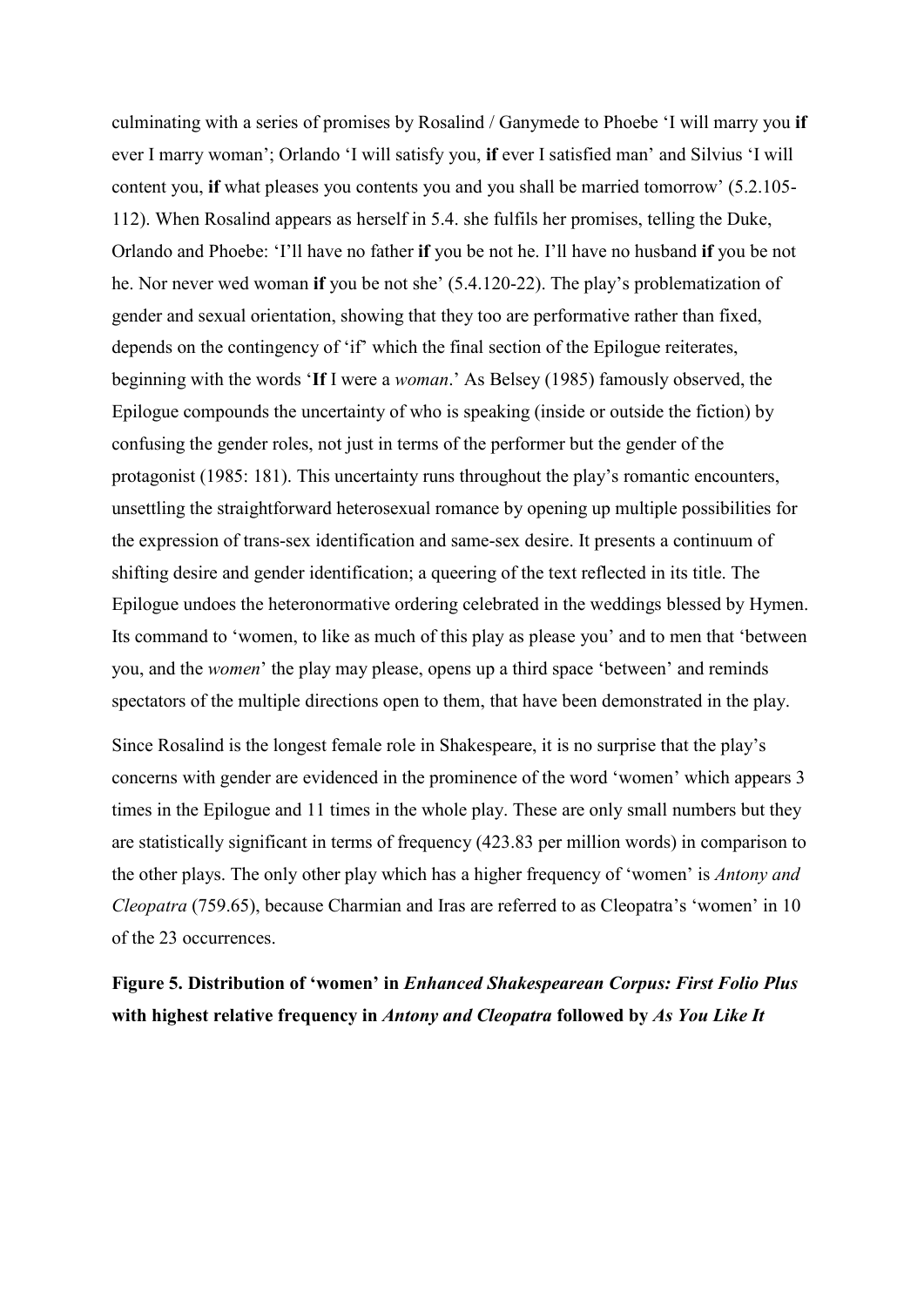| <b>Category</b>      | 1H4   | 1H <sub>6</sub> | 2H4   | 2H6   | <b>3H6</b> | <b>AC</b> | AW             | <b>AYL</b> | <b>CE</b>      | Cor    | Cym    |
|----------------------|-------|-----------------|-------|-------|------------|-----------|----------------|------------|----------------|--------|--------|
|                      |       |                 |       |       |            |           |                |            |                |        |        |
| <b>Hits</b>          |       | 4               | 3     |       | 6          | 23        | $\overline{2}$ | 11         | $\overline{2}$ | 4      | 10     |
| Cat size<br>(MW)     | 0.03  | 0.03            | 0.03  | 0.03  | 0.03       | 0.03      | 0.03           | 0.03       | 0.02           | 0.03   | 0.03   |
| <b>Freq per</b><br>M | 33.64 | 153.36          | 93.82 | 32.51 | 201.48     | 759.65    | 72.93          | 423.83     | 113.72         | 118.62 | 295.69 |

The Epilogue of *As You Like It* reminds readers and spectators that the boy actor playing Rosalind playing Ganymede explores the idea of what it means to be a woman, and Celia objects 'you have simply misused our sex in your love prate' (4.1.191), offering an important corrective against generalizations and caricatures. It is surely resonant that Jacques' famous speech is gender balanced: 'All the world's a stage / And all the men and **women** merely players' (2.7.139-40).

#### **5. Conclusion**

Sir Stanley Wells noted that 'it is a measure equally of Shakespeare's professionalism and of his artistic integrity that each play has its own voice' (Wells, 2020). The case study of *As You Like It* shows that corpus analysis helps us to identify that voice and, moreover, the Epilogue's important function in offering spectators a distillation of it. The Epilogue's few distinctive lines capture the essence of the play in an echoic souvenir that audiences can take away from the playhouse. Corpus analysis of the language of the last words of Shakespeare's plays also reveals aspects of their shared function as paratexts: to represent the community of the theatre company and to create a sense of community with playgoers, via inclusive forms of address. The power of terminal paratexts to shape spectators' and readers' impressions of what they have seen is realised through inclusive words like 'all' and 'Amen.' In a series of plays, such as Shakespeare's English histories, terminal paratexts work prospectively as well as retrospectively as a marketing tool for the theatre company, using techniques like trailers and even spoilers that we are familiar with nowadays from television and film. Gower's Epilogue to *Pericles*, 'New joy wait on you. Here our play has ending', encapsulates the fragile liminal moment where characters, actors and audience are united by their experience of the performance and the imminent dispersal of everyone along new paths. The epilogue is a farewell; its appeal for applause for what has been is there in the words 'our play has ending' but it is accompanied by good wishes for the future: 'New joy wait on you'. The new joys may be in the world beyond the playhouse doors, but they may also be the result of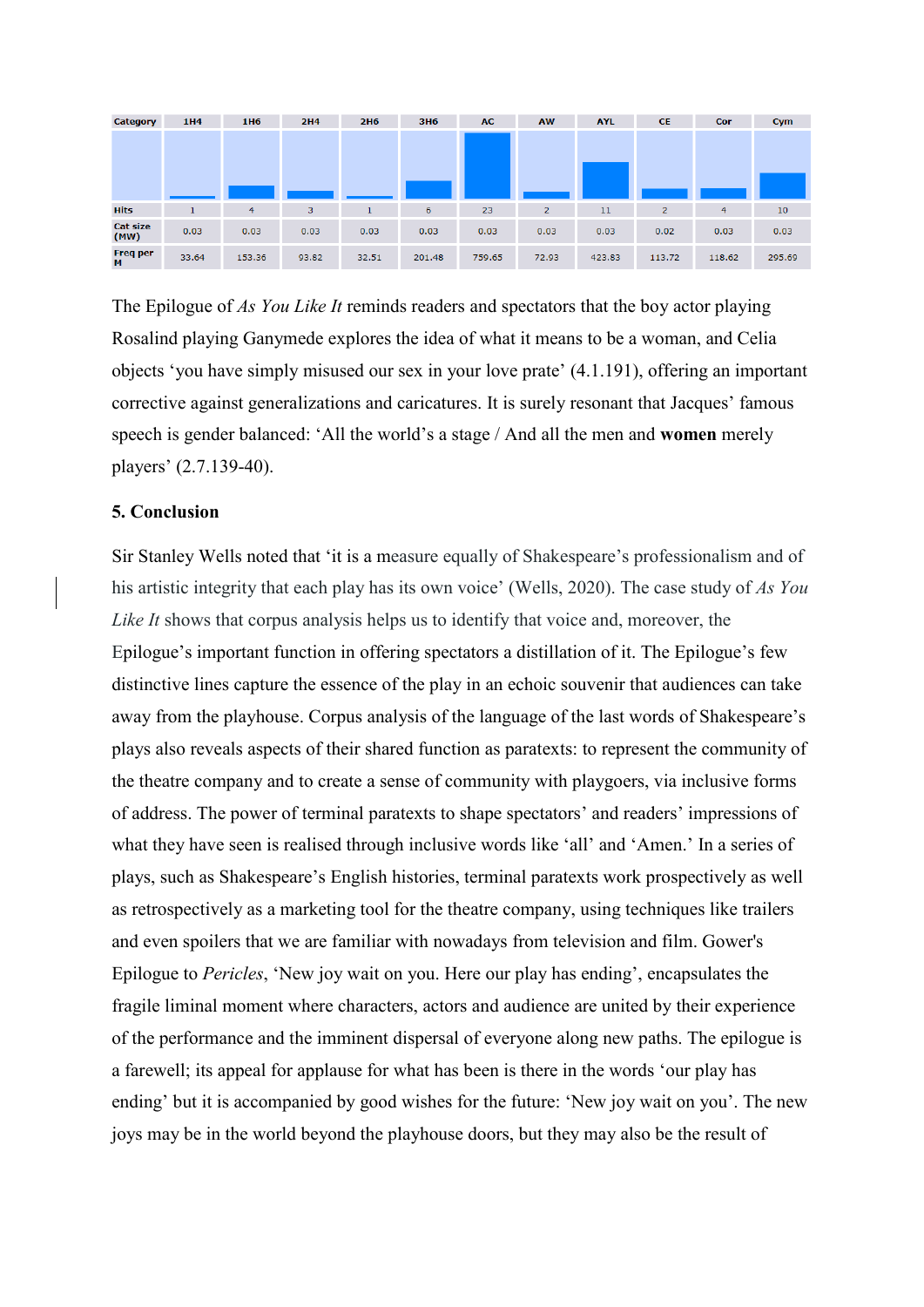discoveries made by experiencing the play. What the company can promise is that 'new joy' awaits them if they return to the theatre.

## **Funding**

The research presented in this article was supported by the UK's Arts and Humanities Research Council (AHRC), grant reference AH/N002415/1.

## **Acknowledgments**

I thank Isolde Van Dorst and Jonathan Culpeper for their help with acquiring the data for Table 1 and Andrew Hardie for his continuing work to maintain and develop CQPweb.

# **References**

Barasch FK (1995) 'He's for a Iigge or a tale of Baudry': Sixteenth-Century Images of the Stage-Jig. *Shakespeare Bulletin,* 13(1) (1995): 24-8.

Baskervill CR (1929) *The Elizabethan Jig and Related Song Drama.* Chicago: University of Chicago Press.

Bray T, Paoli, J, Sperberg-McQueen, CM, Maler, E and Yergeau, F (2008) (eds) *Extensible Markup Language (XML) 1.0.* Fifth edition. W3C Recommendation 26 November 2008. https://www.w3.org/XML/ (accessed 01.06.2019).

Belsey C (1985) Disrupting sexual difference: meaning and gender in the comedies. In Drakakis J (ed) *Alternative Shakespeares.* London and New York: Routledge, pp.166-90. Baskervill CR (1929) *The Elizabethan Jig.* Chicago: University of Chicago Press.

Clegg R and Skeaping L (2014) *Singing Simpkin and other Bawdy Jigs: Musical Comedy on the Shakespearean Stage, Scripts, Music and Context.* Exeter: University of Exeter Press.

Clegg R and Thomson P (2009) 'He's for a jig or a tale of bawdry—':notes on the English dramatic jig, Studies in Theatre and Performance, 29:1, 67-83.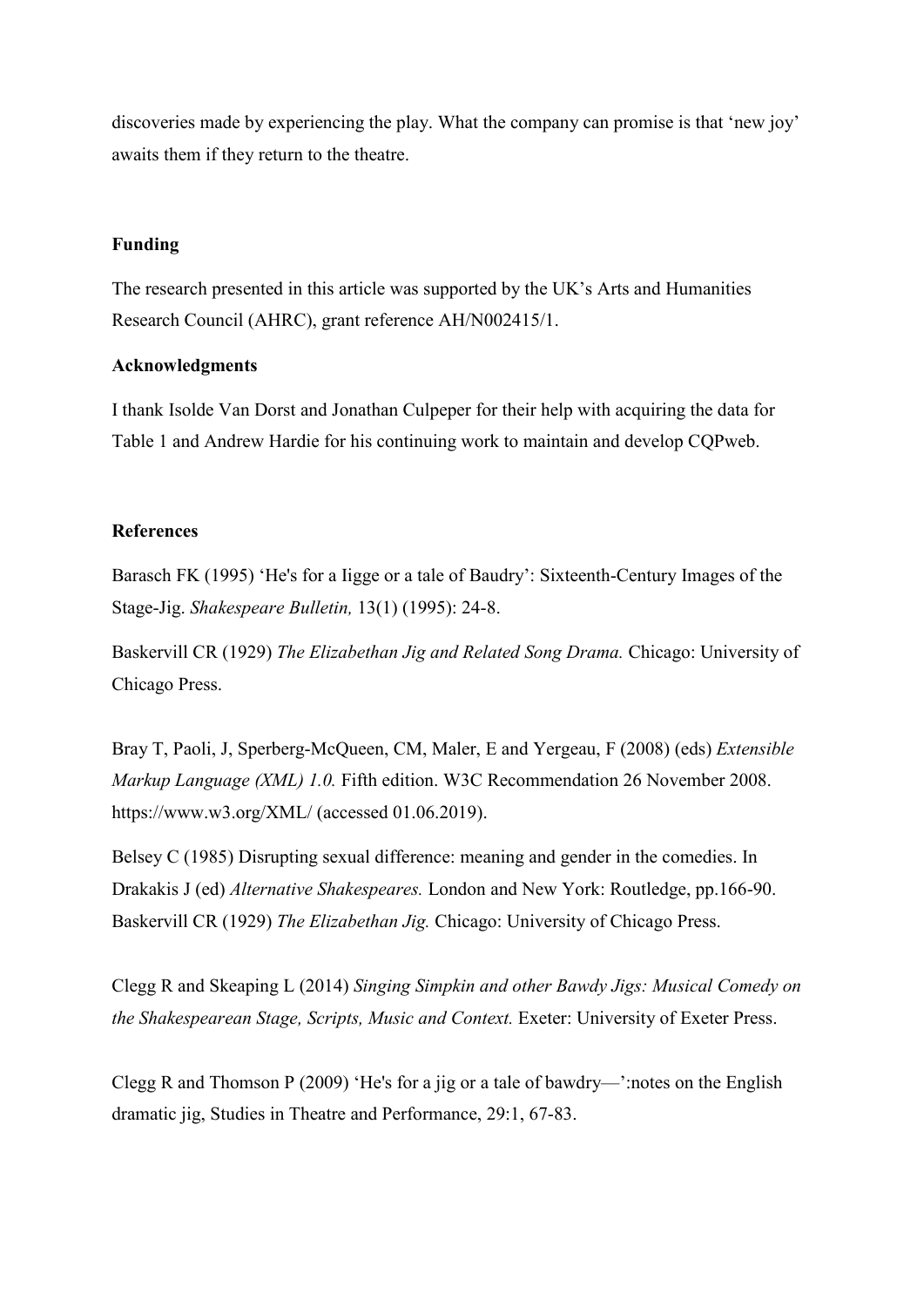Coleridge ST (2014) *Biographia Literaria or biographical sketches of my literary life and opinions* [1817]. Ed. Roberts A. Edinburgh: Edinburgh University Press.

Findlay A (2019) Experiencing Time in Shakespeare's Theatre. *Shakespeare.*15(3): 223-32.

Foucault M (1977) What is an Author? trans. D Bouchard and S Simon. In Bouchard (ed) *Language, Counter-Memory, Practice.* Oxford: Basil Blackwell, pp.113-38.

Genette G (1997) *Paratexts,* trans. JE Lewin. Cambridge: Cambridge University Press.

Goffman E (1979) Footing. *Semiotica* 25 (1–2): 1–29.

Goffman E (1986) *Frame Analysis: An Essay on the Organization of Experience*. Boston, MA: Northeastern University Press. First published Cambridge, MA: Harvard University Press [1974].

Gray J (2010) *Show Sold Separately: Promos, Spoilers and Other Media Paratexts.* New York and London: New York University Press.

Hardie A (2012) CQPweb - combining power, flexibility and usability in a corpus analysis tool. *International Journal of Corpus Linguistics* 17 (3): 380–409.

Hardie, A (2014) Modest XML for corpora: not a standard, but a suggestion. *ICAME Journal* 38: 73-103.

Messerli TC (2017) Participation structure in fictional discourse: authors, scriptwriters, audiences and characters. In Locher MA and Jucker AH (eds) *Pragmatics of Fiction,* Berlin and Boston: DeGruyter, pp.25–54.

Peacham H (1612) *Minerva Britanna or a garden of heroical devises furnished, and adorned with emblems and impresa's of sundry natures.* London: Wa. Dight.

Taylor G, Jowett J, Borus T and Egan G (2016) *The New Oxford Shakespeare: The Complete Works, Modern Critical Edition.* Oxford: Oxford University Press.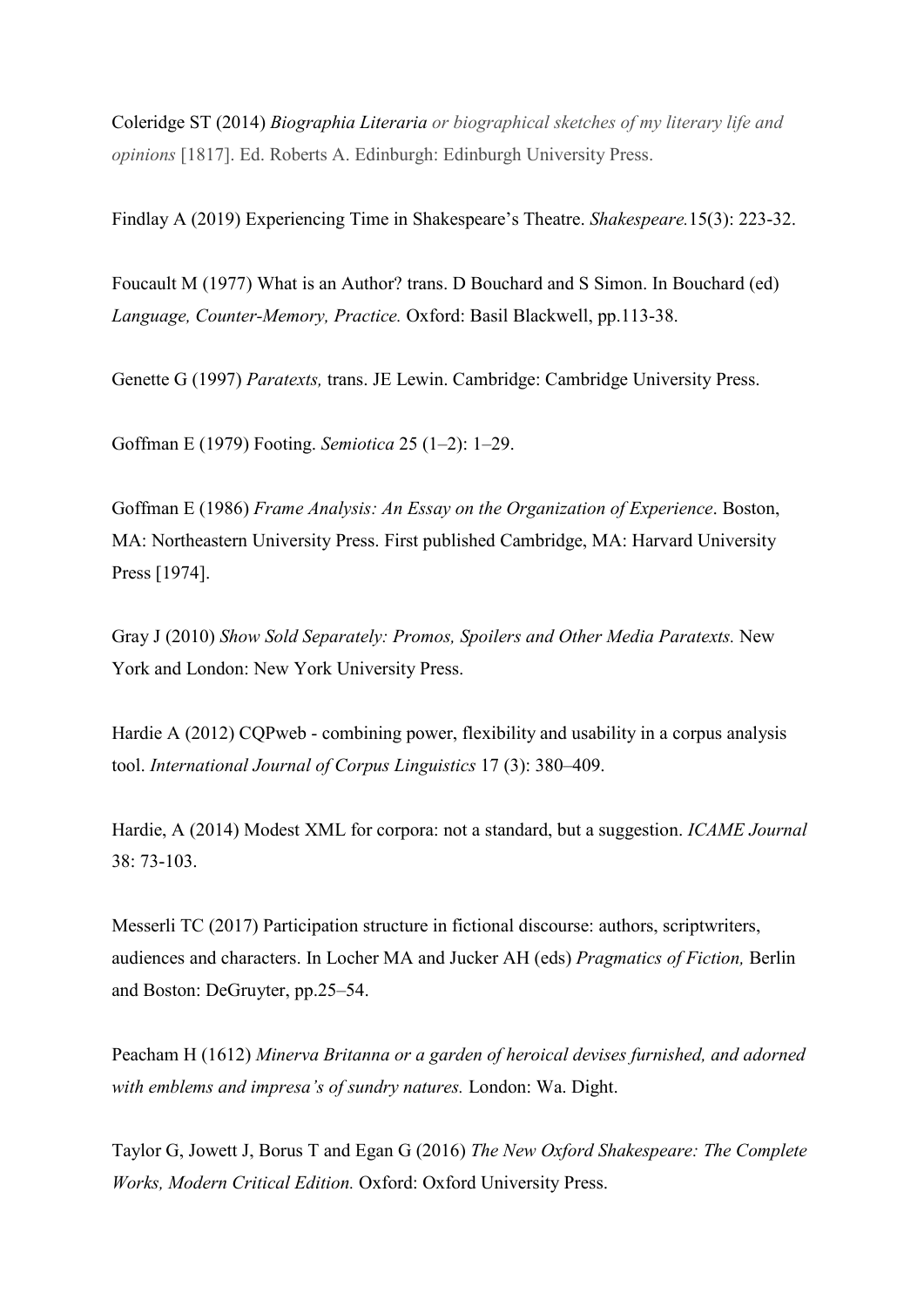Schneider BW (2013) *The Framing Text in Early Modern English Drama: 'Whining' Prologues and 'Armed' Epilogues.* Farnham: Ashgate. Shakespeare W (1988) *The Complete Works.* (Eds) Wells S and Taylor G. Oxford: Clarendon Press.

Sherman WH (2011) Terminal paratexts and the birth of print culture. In Smith H and Wilson L (eds) *Renaissance Paratexts.* Cambridge: Cambridge University Press, pp. 65-87.

Solomon D (2013) *Prologues and Epilogues of Restoration Theater: Gender and Comedy, Performance and Print.* Lanham: University of Delaware Press.

Stern T (2009) *Documents of Performance in Early Modern England.* Cambridge: Cambridge University Press, 2009).

Stern T (2010) Epilogues, prayers after plays and Shakespeare's *Henry IV*. *Theatre Notebook*  64(3) 122-9.

Wells S (2020) How did Shakespeare write a play? In Lecture Series: 'What Was Shakespeare Really Like?', Shakespeare Birthplace Trust, Stratford-on-Avon [https://www.shakespeare.org.uk/explore-shakespeare/podcasts/what-was-shakespeare](about:blank)[really/how-did-shakespeare-write-a-play/#](about:blank) [Accessed 28 June 2020]

### **Notes**

<u>.</u>

 $<sup>1</sup>$  For easy location, all quotations from Shakespeare are referenced by the Act, Scene and line</sup> numbers from the *Oxford Shakespeare* (1988) which is based on the First Folio (1623), the text used for the corpus analysis.

<sup>2</sup> There are additional uses of *finis* to mark the end of the first act in *Two Gentlemen of Verona, Love's Labour's Lost,* and *Twelfth Night* (which also has *finis* at the end of Acts 2 and 4). This appears sometimes before and sometimes after the stage direction *Exeunt.*

<sup>3</sup> On the Jig as a terminal paratext, see Baskervill (1929); Barasch (1995), who discusses the jig's connections with Italian *commedia,* and Clegg and Thomson (2009) and Clegg and Skeaping (2014) on the jig in performance.